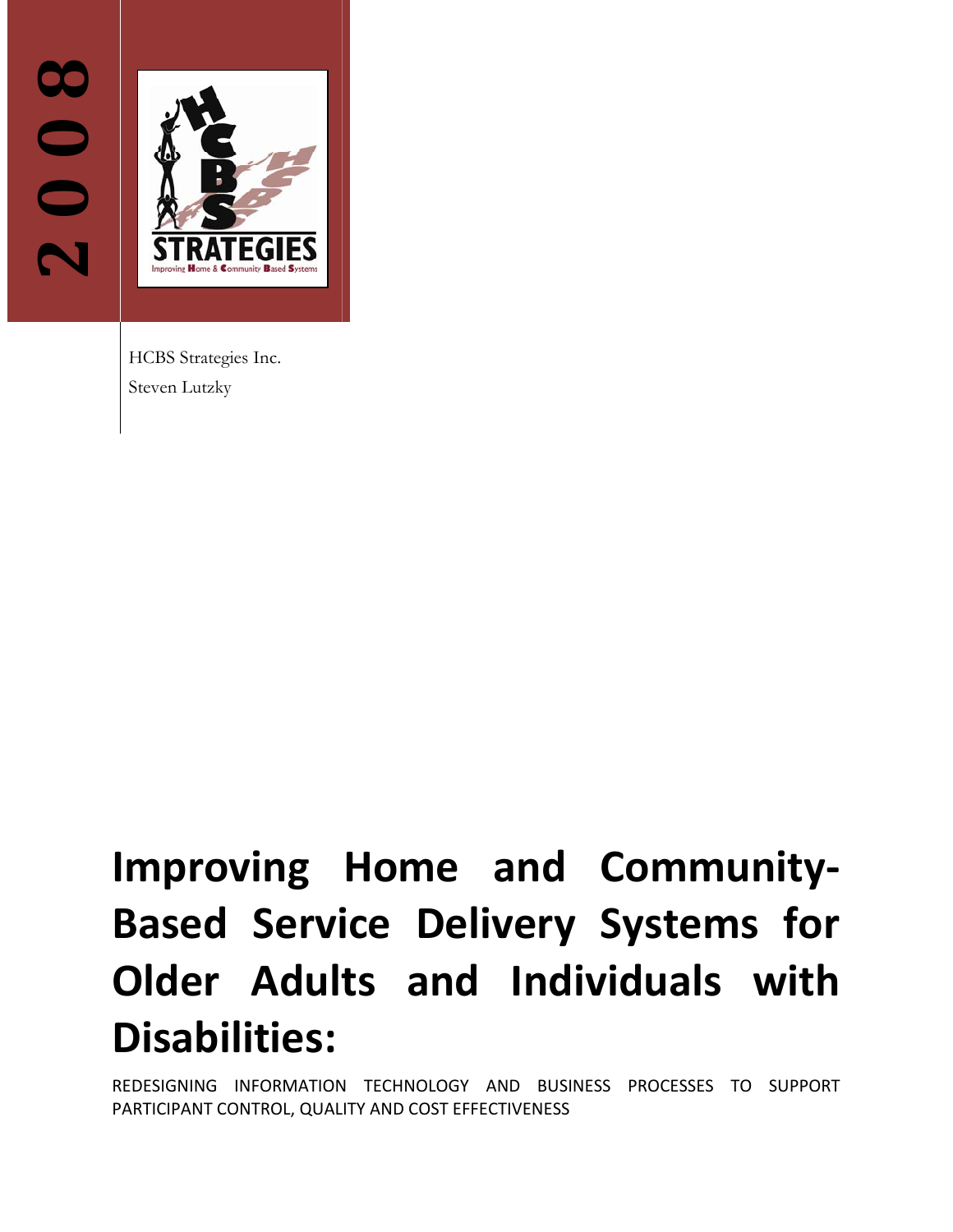

# **Table of Contents**

| Improving Home and Community-Based Service Delivery Systems for Older Adults and Individuals with<br>Disabilities: Redesigning Information Technology and Business Processes to Support Participant Control, Quality and Cost |  |
|-------------------------------------------------------------------------------------------------------------------------------------------------------------------------------------------------------------------------------|--|
|                                                                                                                                                                                                                               |  |
|                                                                                                                                                                                                                               |  |
| Key HCBS business processes and the use of IT support to facilitate consumer-direction and greater                                                                                                                            |  |
|                                                                                                                                                                                                                               |  |
|                                                                                                                                                                                                                               |  |
|                                                                                                                                                                                                                               |  |
|                                                                                                                                                                                                                               |  |
|                                                                                                                                                                                                                               |  |
|                                                                                                                                                                                                                               |  |
|                                                                                                                                                                                                                               |  |
|                                                                                                                                                                                                                               |  |
|                                                                                                                                                                                                                               |  |
|                                                                                                                                                                                                                               |  |
|                                                                                                                                                                                                                               |  |
|                                                                                                                                                                                                                               |  |
|                                                                                                                                                                                                                               |  |
|                                                                                                                                                                                                                               |  |
|                                                                                                                                                                                                                               |  |
|                                                                                                                                                                                                                               |  |
|                                                                                                                                                                                                                               |  |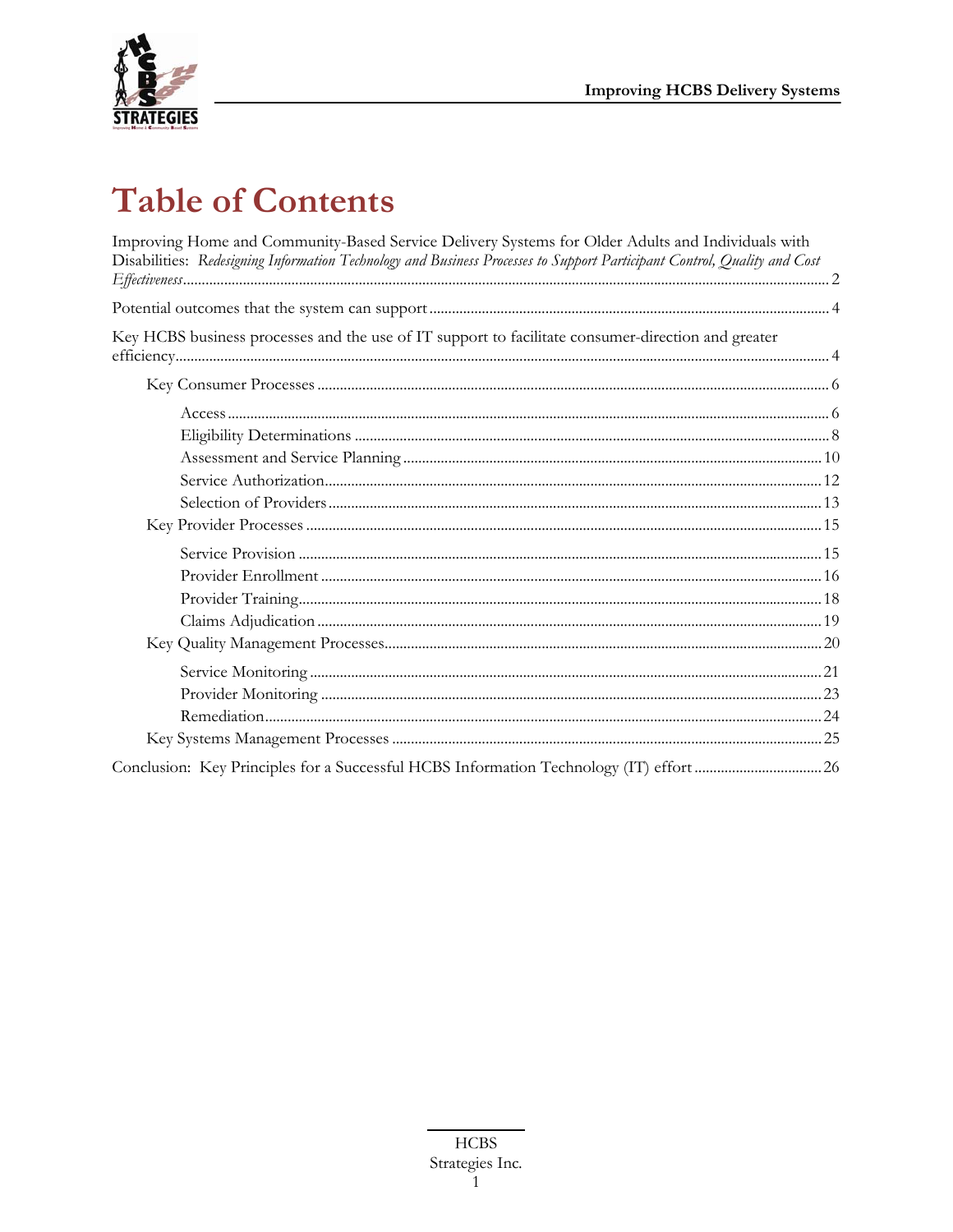<span id="page-2-0"></span>

# **Improving Home and CommunityBased Service Delivery Systems for Older Adults and Individuals with Disabilities:**  *Redesigning Information Technology and Business Processes to Support Participant Control, Quality and Cost Effectiveness*

Federal and state efforts, such as those funded under the US Administration on Aging's (AoA) Choices for Independence Program and the Center for Medicare and Medicaid Services' (CMS) Real Choice Systems Change and Money Follows the Person Rebalancing Initiatives, have focused on increasing the control individuals and families have over the home and community-based supports (HCBS) they receive. These initiatives enjoy widespread support because of the belief that giving greater control to individuals and their families will result in lower cost and greater quality of life. Allowing individuals to direct their own services may result in lower cost because:

- 1) There may be administrative savings associated with shifting functions, such as locating and managing direct care workers from agencies to individuals and their families.
- 2) Unlike providers, who have the incentive to maximize the amount of services they can bill for, individuals and/or their families may be more likely to use only what they need.
- 3) Individuals and families will develop creative support arrangements that will provide savings by reducing the number of hours of support necessary or by using less costly approaches.

Self direction is believed to improve quality of life by:

- 1) Allowing individuals to better match supports to their needs;
- 2) Increasing opportunities for the individual to have better and more meaningful relationships with direct care workers that he or she has chosen; and
- 3) Benefitting the individual's psychological and physical health, and community life through the ability to customize supports within the context of the family structure, available private resources, culture and community norms, and other factors which heavily influence the overall health and welfare of the individual.

There is a large body of research that supports the notion that having greater perceived control has a significant effect on a wide variety of outcomes. The John D. and Catherine T. MacArthur Research Network on Socioeconomic Status and Health summarized the research on the effect of personal control on health:

*There is considerable evidence linking sense of control to better psychological health (Rodin, 1986; Rodin, Timko, Harris, 1985; Haidt & Rodin, 1995) as well as evidence of links to better physical health outcomes, including lower incidence of CHD (Karasek et al, 1982, Marmot et al, 1997), better self-rated health and functional status (Seeman & Seeman, 1983; Seeman & Lewis, 1995; Rodin & Langer, 1977), better maintenance of cognitive function (Seeman et al, 1993) and lower mortality risk (Seeman &*  Lewis, 1995; Rodin & Langer, 1977). However, there is also evidence suggesting that stronger control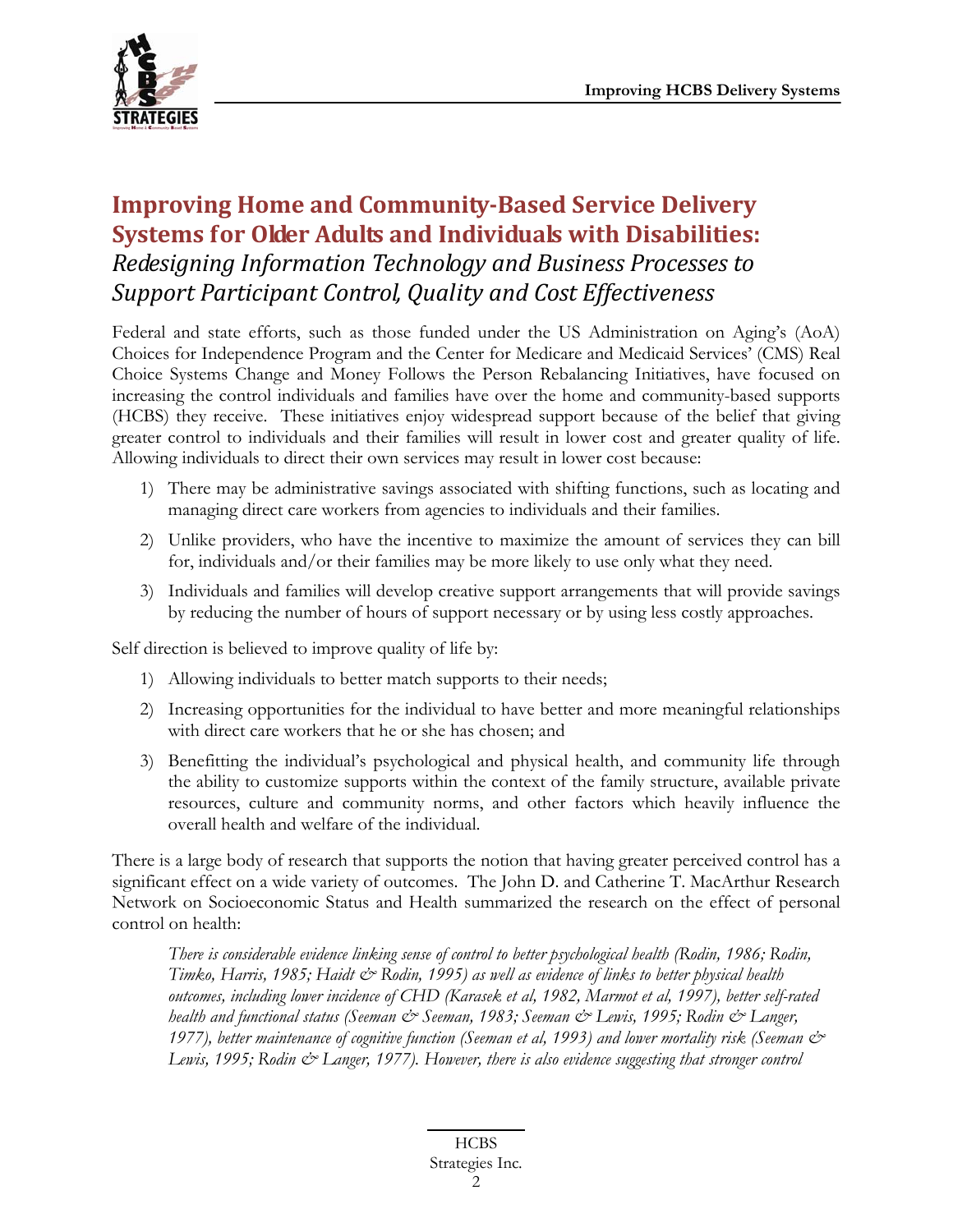<span id="page-3-0"></span>

 $\overline{a}$ 

*beliefs can be associated with poorer health outcomes under certain circumstances (Rodin, 1986; Seeman, 1991; Thompson et al, 1988).* 

*Negative health outcomes have been hypothesized to be more likely to occur when there is incongruity between personal control beliefs and actual situational/environmental "control conditions" (Watson & Baumal, 1967; Thompson et al, 1988; Rothbaum et al, 1982; Evans et al, 1993). Stronger control beliefs would thus be predicted to result in poorer outcomes when there is a mis-match between beliefs and environmental contingencies. Support for this prediction can be found in research from both animal and human studies of physiologic reactivity to environmental control conditions where the greatest reactivity (e.g., increase in cardiovascular or neuroendocrine activity or reduction in immune function) is seen when there is incongruity reflecting a combination of general expectancies for control and actual situational "uncontrollability" or difficulty in controlling outcomes (DeGood, 1975; Houston, 1972; Hokanson et al, 1971; Manuck et al, 1978; Sieber et al, 1992). Data from a study undertaken by the MacArthur Successful Aging Study provide further evidence of such effects, showing that men with strong personal control beliefs who perceive that they were NOT "in control" in a driving simulation challenge exhibited the greatest physiological reactivity. By contrast, individuals with similarly strong personal control beliefs who perceive themselves to be "in control" during the challenge situation exhibited the least reactivity (Seeman, unpublished data). Data such as these suggest that having strong internal control beliefs in situations which do not allow for such personal causation will tend to be detrimental in terms of physiologic activation and, if such a "person-environment" mis-match is relatively chronic, may actually result in increased pathophysiology. Known links between the Type A Behavior Pattern and increased risks for heart disease may be an example of such links. Type A's have been shown to have a strong need for control (Strickland, 1978; Miller et al, 1985), to persist in attempts for control in laboratory situations (Miller et al, 1985; Strube & Werner, 1985) and to exhibit greater physiologic reactivity in the face of uncontrollable situations (Krantz, Glass & Snyder, 1974). Such persistence, in the face of external realities that limit or prevent actual control over outcomes, along with its accompanying physiologic reactivity may contribute to Type A's increased risk for CHD. Personal control beliefs, however, may also contribute to CHD risk, independent of Type A behavior. The presence of stronger personal mastery beliefs, for example, has been found to be associated with greater coronary atherosclerosis independent of other known risk factors (Seeman, 1991). To the extent that such strong mastery beliefs may tend to promote unrealistic expectations for control, they may be associated with patterns of physiological arousal that promote the development of atherosclerosis.[1](#page-3-0)*

The important lesson to be taken from this research is that HCBS delivery systems that provide greater control will likely have a positive effect on the participant's psychological and physical health. However, delivery systems that promise greater control, but have flaws that prevent that control from materializing may do more harm than good.

Whether consumer-directed HCBS results in better outcomes largely depends upon how well the infrastructure that supports the delivery of these services is provided. This paper examines potential approaches to designing this infrastructure.

<sup>1 &</sup>quot;Personal Control." Summary prepared by Teresa Seeman in collaboration with the Psychosocial Working Group. Last revised July, 1999. Available at: [www.macses.ucsf.edu/Research/Psychosocial/notebook/control.html.](http://www.macses.ucsf.edu/Research/Psychosocial/notebook/control.html)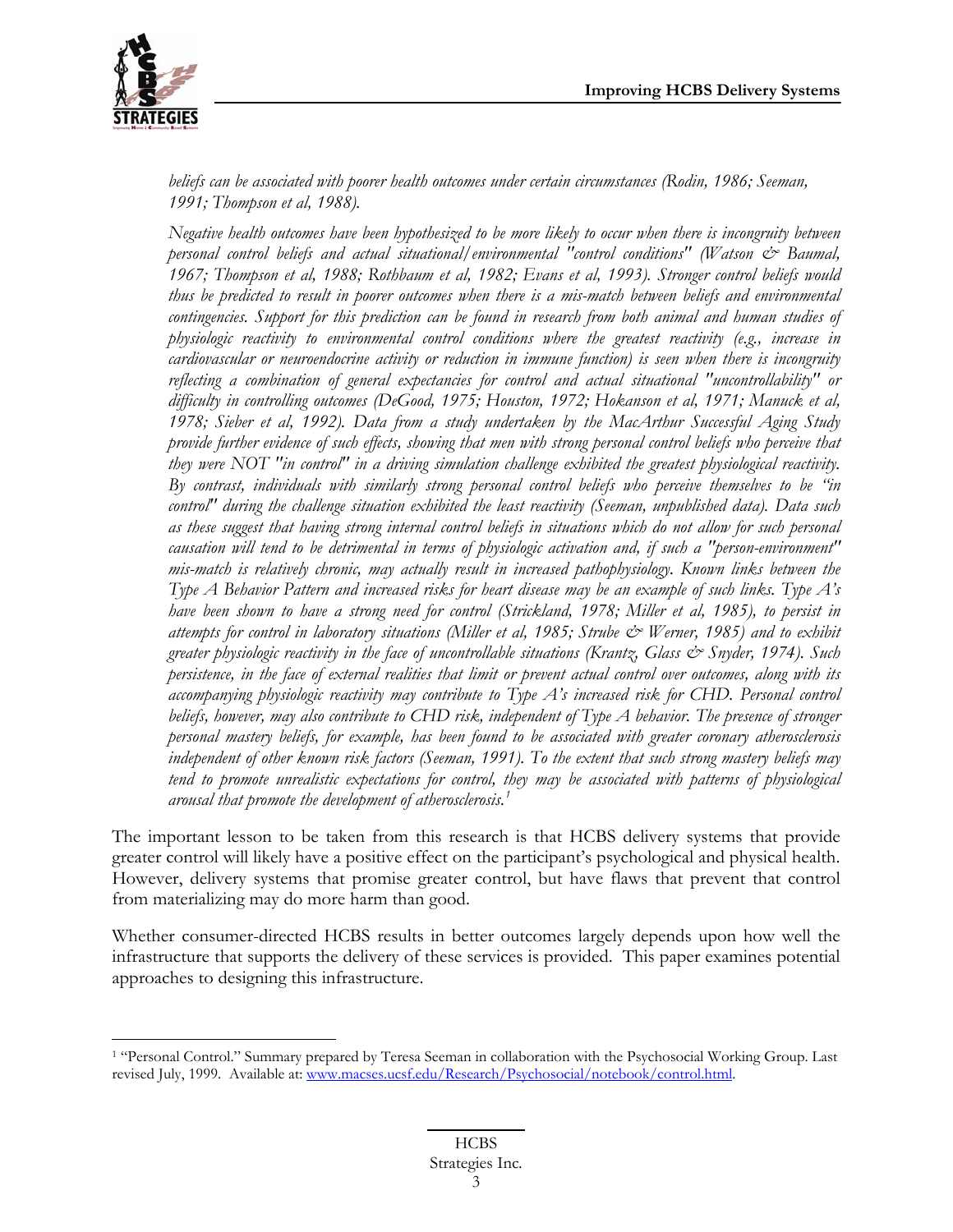<span id="page-4-0"></span>

# **Potential outcomes that the system can support**

HCBS is unique in government programs because it rests at the intersection of healthcare and families. Government needs families to be involved because they must capitalize on existing informal/unpaid resources to keep programs affordable. Families need outside assistance because time demands often exceed their capacities and they often lack the technical expertise to support someone who has complex medical conditions or other needs requiring specialized assistance. Thus, to be successful, the system should support the following potential outcomes:

- Consumer-direction
- Community integration and participation
- Familial involvement/responsibility
- Cost containment
- Heath status maintenance/improvement

Most states have made or are in the process of making the first change necessary to build a consumer-directed system, adopting a philosophy that identifies consumer-direction as a primary goal. To date, States have developed systems that rest upon the assumption that the consumer will be a somewhat passive in directing or managing the services provided by an agency. In contrast, increasing consumers' ability to direct and control their supports and decreasing dependence upon traditional agency providers involves removing responsibility for some or all of the functions typically performed by the agency provider. States must then decide who will assume responsibility for these functions. Thus, they must build infrastructure that either allows the consumer to perform the function or develop new types of providers that will assume the functions. Many states are responding to this change by developing new providers that assume the functions of paying staff, including managing taxes and benefits. The providers, commonly known as fiscal intermediaries, remove a major barrier, making it easier for consumers to manage pay staff and comply with Internal Revenue Service (IRS) regulations and assure that cash flows to the individuals providing direct care. In many cases states have expanded the role of the fiscal intermediary to include some of the other functions listed above.

States generally have not recognized how fundamental a shift consumer-direction is in changing all of their business processes. The remainder of this paper is devoted to discussing how states can alter their core business processes and maximize technology tools to assist in this shift in responsibility.

## **Key HCBS business processes and the use of IT support to facilitate consumerdirection and greater efficiency**

**Exhibit 1** provides an overview of key HCBS business processes. This flowchart demonstrates the overall complexity of the basic delivery system, summarizes the overall process by which individuals access and receive supports, and incorporates the means of monitoring those supports. (Later exhibits provide greater detail on specific processes. This paper also includes a discussion regarding how IT can be used to support each of these business processes as well as facilitate the ability of both agency-provided and consumer-directed supports.)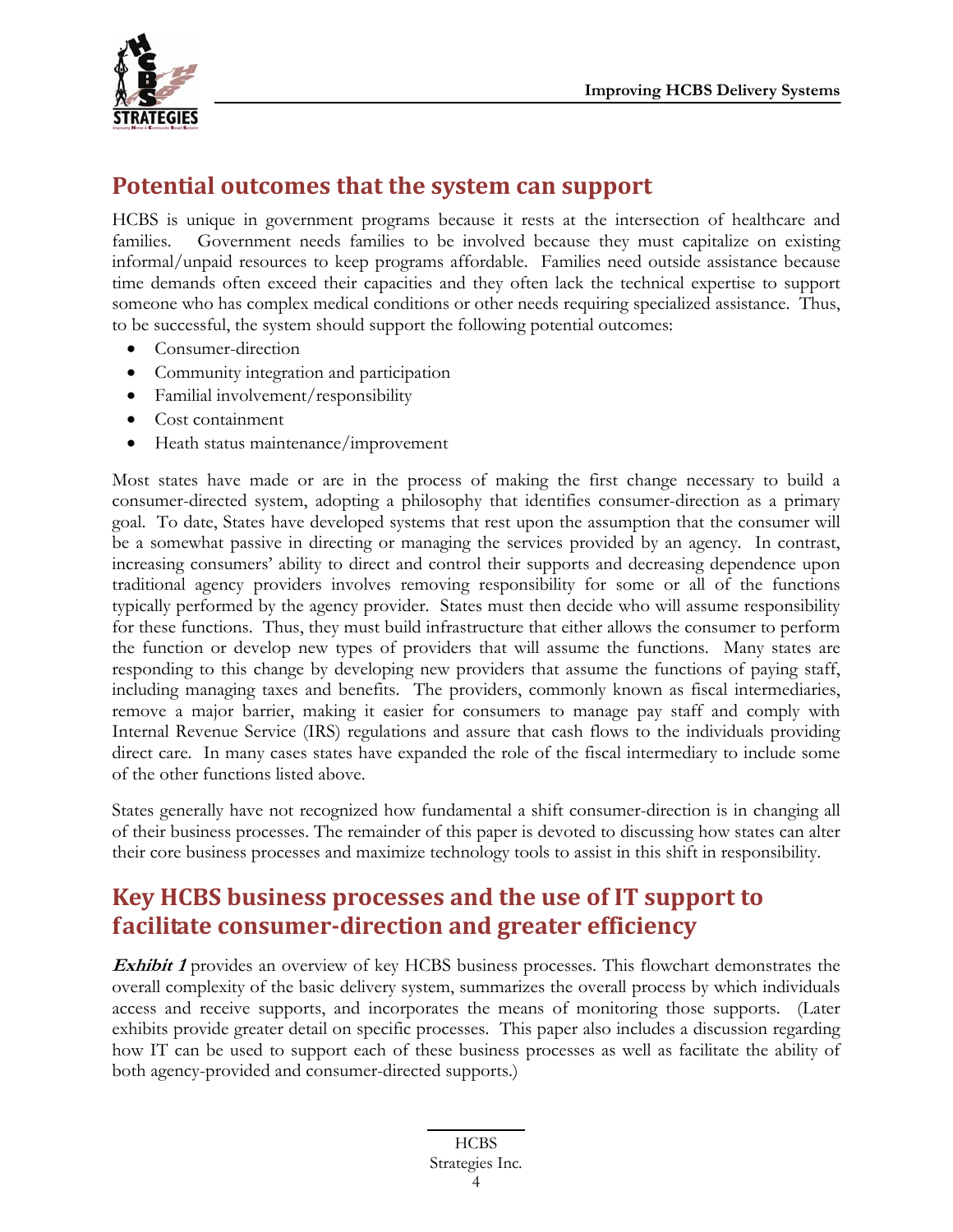



The framework presented in **Exhibit 1** examines HCBS delivery systems from the following three perspectives: 1) individuals trying to access and receive services (consumer processes); 2) entities trying to become enrolled and act as service providers (provider processes); and individuals trying to monitor and manage the support delivery system (systems management).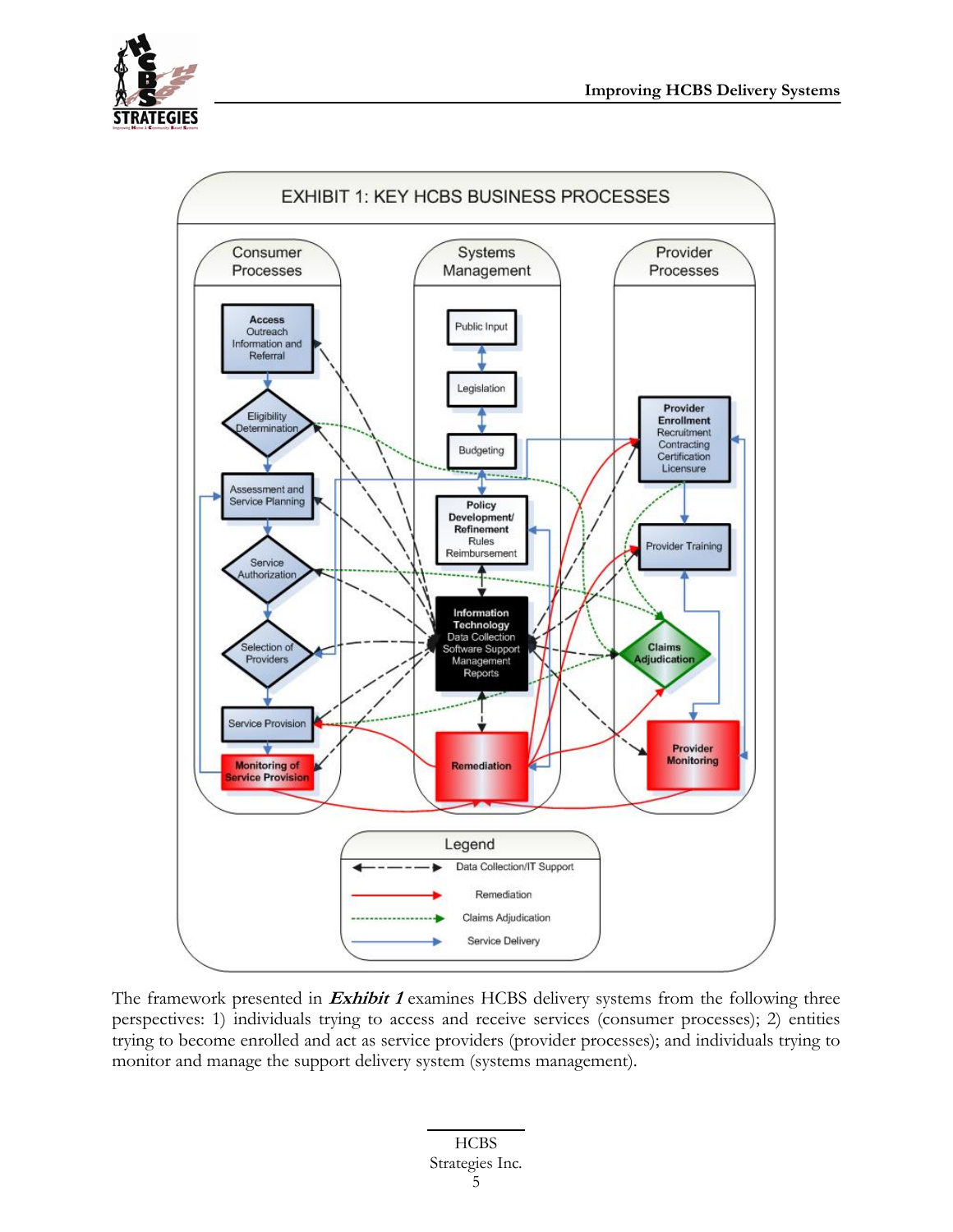<span id="page-6-0"></span>The color blue is used to refer to key processes that are necessary for an individual to receive supports. The color red is used for processes whose core function is to monitor and ensure the quality of these services. The color green is used to show core functions necessary to ensure that providers are paid (i.e., claims adjudication).

The black box at the center of the diagram represents the IT systems that may be used to support each of the business processes. This box may include the following:

Software that supports key functions, such as an automated assessment tool that informs eligibility determinations and support planning;

Databases of raw information, such as client and/or provider characteristics;

Mechanisms for exchanging data electronically between different IT systems and among partnering organizations; and

Mechanisms for summarizing information so that it is more useable, such as the creation of data warehouses that match data from multiple databases and management reports that extract key pieces of data in a manner that can be acted upon (e.g., summarizing the number of critical incidents for a particular provider and if that number exceeds a set threshold, an investigation is triggered).

 It is important to note that not all programs follow the sequential order included in this diagram. For example, Minnesota's Comprehensive Assessment purposefully moves back the eligibility determination until after the assessment to try to eliminate a bias towards having funding streams, rather than assessed needs and preferences, driving the assignment of supports. Many states also set an authorization for a budget based on a more limited assessment and then require that case managers gather more detailed information and craft a service plan that fits within that authorized amount.

#### *Key Consumer Processes*

**Exhibit 2** shows key processes that allow an individual to identify and obtain supports. We discuss all of the processes included in this flowchart with the exception of Service Provision, which is discussed in the next section, Key Provider Processes.

#### **Access**

Individuals in need of supports must be able to find them. State efforts can be broadly broken down into two key functions: outreach and information and referral (I & R). For purposes of this discussion, we will define outreach as efforts to inform individuals who could benefit from supports or entities that have contact with these individuals (e.g., physicians, hospitals, social service agencies, etc.) about the availability of these supports. Examples of outreach include educating hospital discharge planners about HCBS that is available or providing pamphlets at a health fair that describe a specific program. We define I & R as being the process through which individuals who express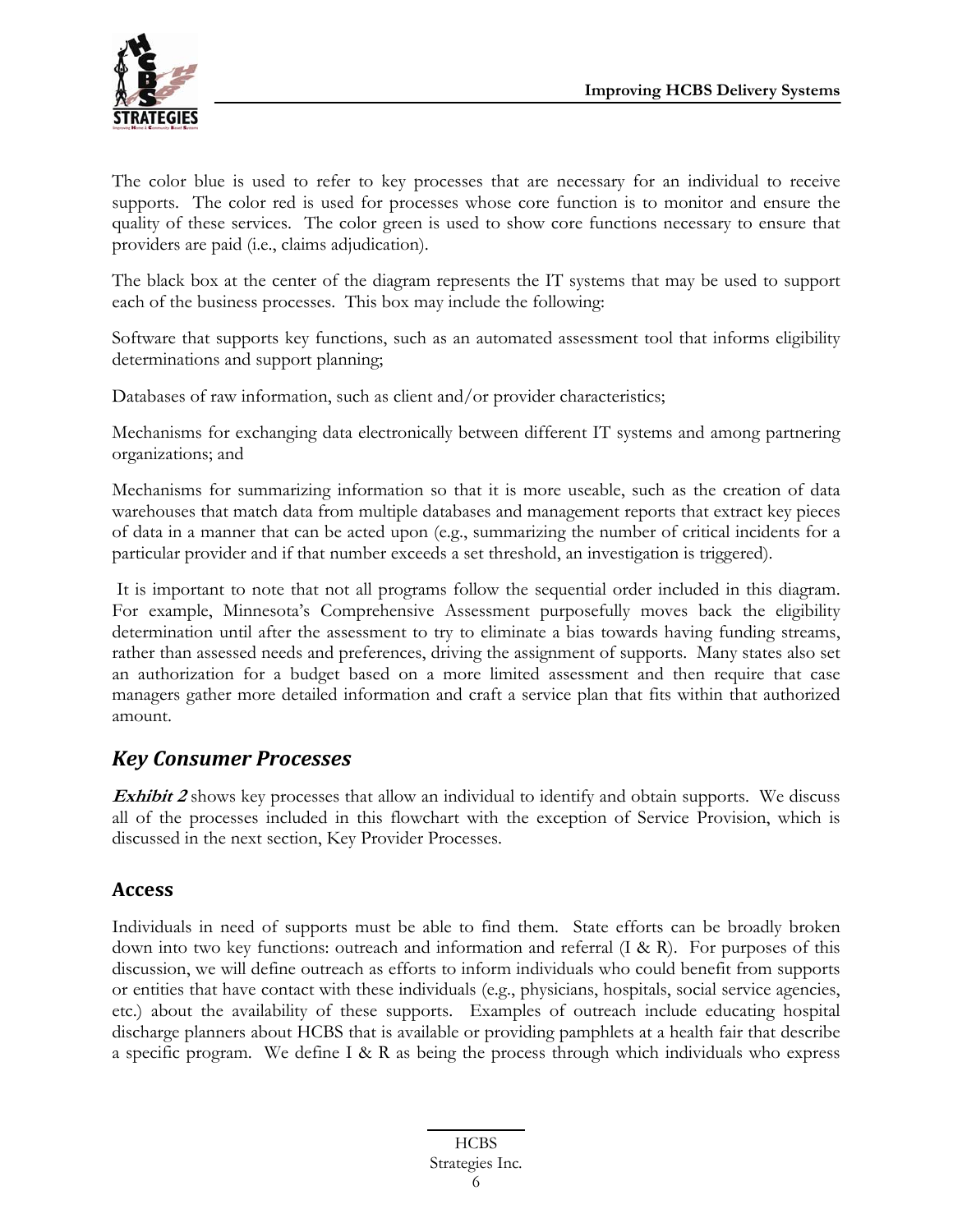<span id="page-7-0"></span>

interest in receiving services are provided information about what is available and appropriate and how to access those services.



IT systems can support a variety of access functions. A database program could be used to track outreach efforts. This database could be tied to another database that tracks contacts received including the source of that contact to assess whether the outreach efforts were successful. A database with up-to-date information about available programs and their requirements is essential in making appropriate referrals.

Most Aging and Disability Resource Centers (ADRCs), the joint AoA/CMS initiative to streamline access for older adults and individuals with disabilities, have or plan to use at least one IT solution to facilitate access. An April 2007 technical assistance paper on this effort described many of the initiatives.<sup>[2](#page-7-0)</sup> Hennepin County, Minnesota provides an example of one of these initiatives. The

 $\overline{a}$ 2 Chapman and Carrie Blakeway, "Moving Forward: Opportunities for Information Technology Advances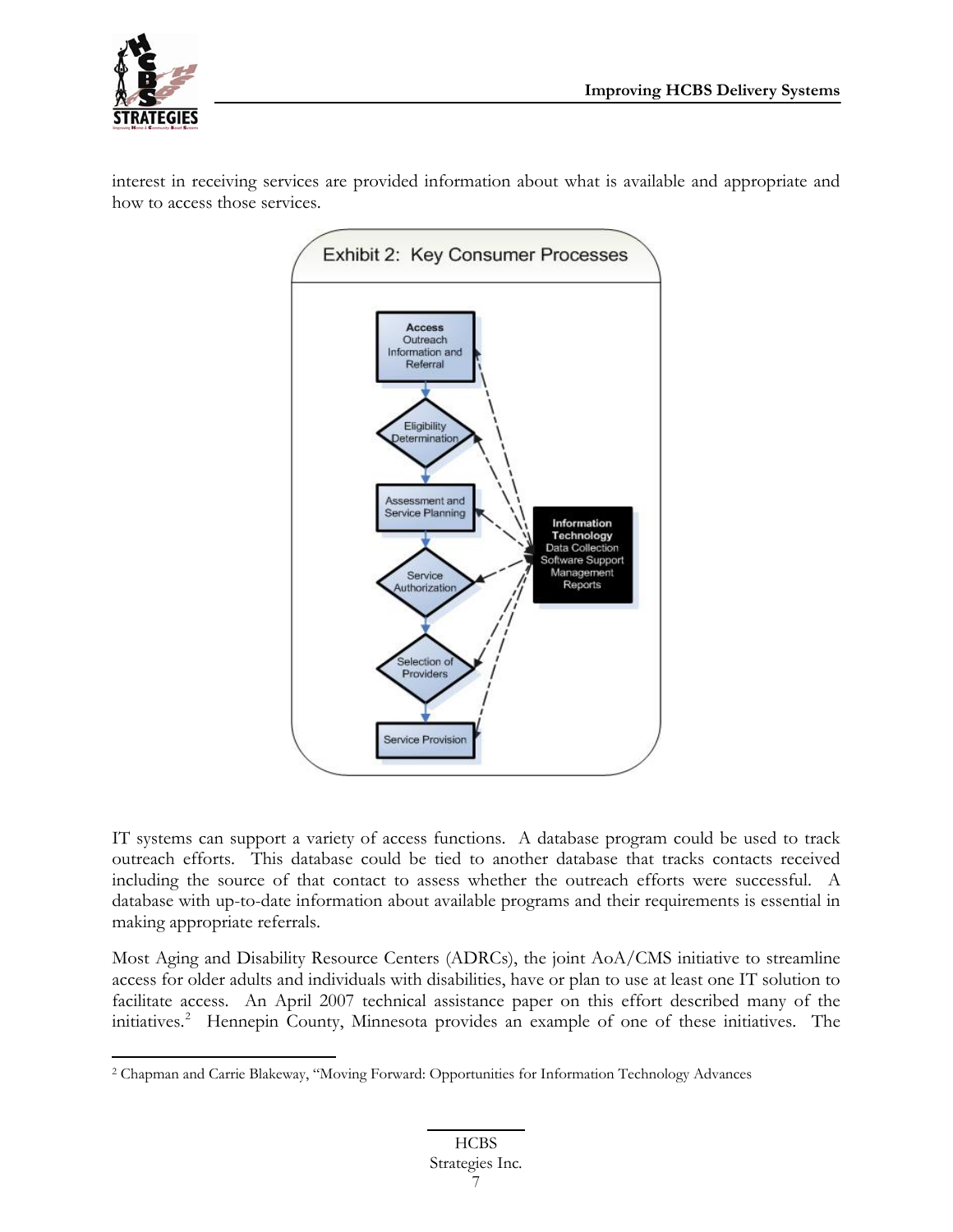<span id="page-8-0"></span>

county developed a short series of questions that are asked by all the different departments within the county to determine to which area of the county the person should be referred. This "no wrong door" approach provides information about eligibility and program contact information. This helps ensure that no matter where within the county the initial contact is made, the person will be routed to the most appropriate place. Many ADRCs are implementing IT systems that allow for data sharing across different platforms and organizations. These data sharing systems help break down traditional barriers between service networks and providers and make it easier for organizations to work together to serve individuals and their families. Electronic referral systems allow for information that is collected during an initial contact to be shared electronically with the appropriate partnering agency or service provider without the person seeking services having to answer the same set of questions over again. Positive outcomes include: fewer people getting lost in the transition between agencies, less frustration for the individual needing services, and quicker initiation of services.

ADRCs are using IT to provide consumers with greater control over accessing services, primarily by increasing their ability to make informed choices. In the traditional system, most of the information about the availability of HCBS lay with people connected to the aging and disability network of service providers or the government agency responsible for overseeing the program. Individuals in need of supports needed to somehow come into contact with one of these entities and then rely on the information that was provided. This information was typically limited to the funding streams, programs, and providers with which their contact point was familiar. ADRCs are using IT to develop databases of programs' corresponding eligibility requirements, and providers offering services, in order to facilitate the ability of individuals to make informed choices. Ideally, an individual contacting an ADRC could answer a few questions which would then be entered into a software program that included algorithms to identify programs and funding streams that might be appropriate for that individual. The individual would then be able to make an informed choice about how to move forward from a range of options. Similarly, a database of resources and providers, especially one that included information about their capabilities, availability and indicators of the quality of their service, could allow individuals to make informed choices across a range of providers.

#### **Eligibility Determinations**

 $\overline{a}$ 

After finding out about services, the next step is typically to determine if the individual meets the financial and functional and/or medical criteria for entering the program. For 1915(c) waivers, this means that they must meet the level of care criteria (LOC) for the institution that serves as the comparison for cost neutrality purposes (i.e., nursing facility, intermediate care facility for individuals with mental retardation (ICF-MR), or hospital). However, most states have other programs for which the individual may be eligible, such as Medicaid funded personal care or programs funded with state or local dollars only.

in the Aging Network." Available at [http://adrc-tae.org](http://adrc-tae.org/).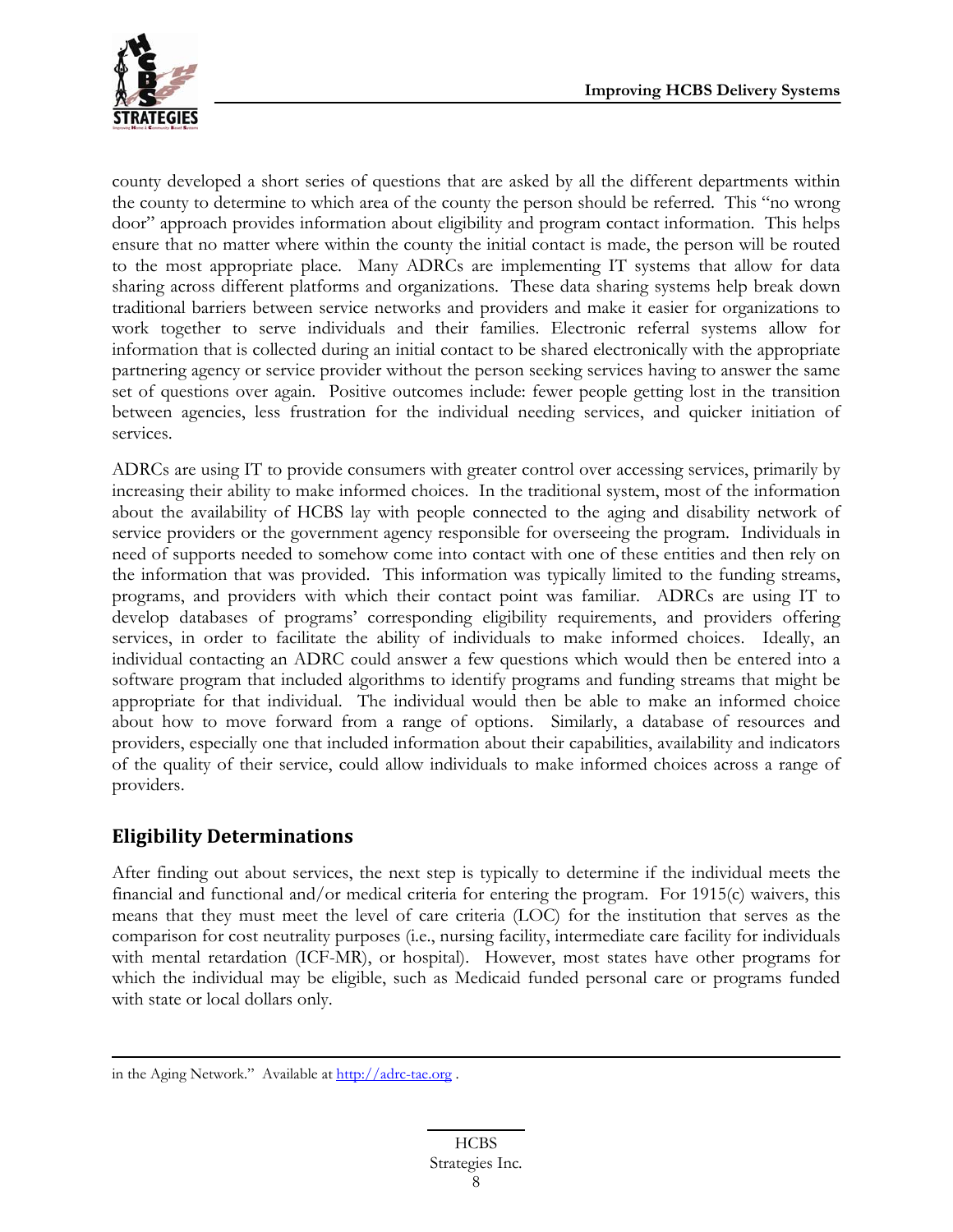

In most cases, States have had separate processes for determining the eligibility for different funding streams or benefits within the same funding stream. For example, the department on aging might determine eligibility for the Medicaid1915(c) waiver, while the Medicaid agency would determine eligibility for the Medicaid State Plan personal care benefit. ADRCs and other efforts to build single point of entry have made great strides at trying to integrate some of these processes.

Integrating eligibility determination processes has become more important as potential funding streams have multiplied. This increase in complexity is attributable to the following:

In many States, subsets of individuals demonstrate needs that meet the criteria of multiple waivers and State Plan services. These individuals typically have a combination of disabilities which may include cognitive, physical, and/or medical conditions. Where there are waiting lists for waiver services, these individuals will elect State Plan services while waiting even though the State Plan service may not entirely meet their need for habilitation or rehabilitation. Similarly, individuals may elect to enroll in a waiver program that is less likely to provide the array of services and funding for the range/scope of their disabilities, due to waiting lists or caseload growth priorities (such as first serving people leaving institutions) in another waiver.

There has been a broadening of the types of services that are offered under the Medicaid Health Rehabilitation Option, so that many individuals with disabilities and older adults could potentially benefit from these services.

The Deficit Reduction Act of 2005 (DRA) creates two major new funding streams that are applicable for these populations: state plan HCBS (1915(i)) and state plan consumer-directed personal care (1915(j)).

Thus, to determine which program and funding stream is most appropriate, the following must be considered:

- For which programs does the individual meet the functional and/or medical eligibility requirements;
- For which program does the individual meet the financial eligibility requirements and which will allow the individual to retain the most of her or his income (this becomes even more complicated if the individual is employed);
- What types of services are offered by each funding stream and what is the availability and quality of the providers that participate in each funding stream;
- What is the waiting list for each funding stream (this is more complicated when the waiting lists give priority to individuals meeting certain conditions); and are there regulatory requirements to use one funding stream first (e.g., generally state plan services be used before waiver services)

The level of complexity created by these multiple decision points is daunting for both the individuals trying to navigate the system and those trying to assist them. IT can be of great assistance in navigating this maze. The basic approach for using IT as a tool involves codifying the key pieces of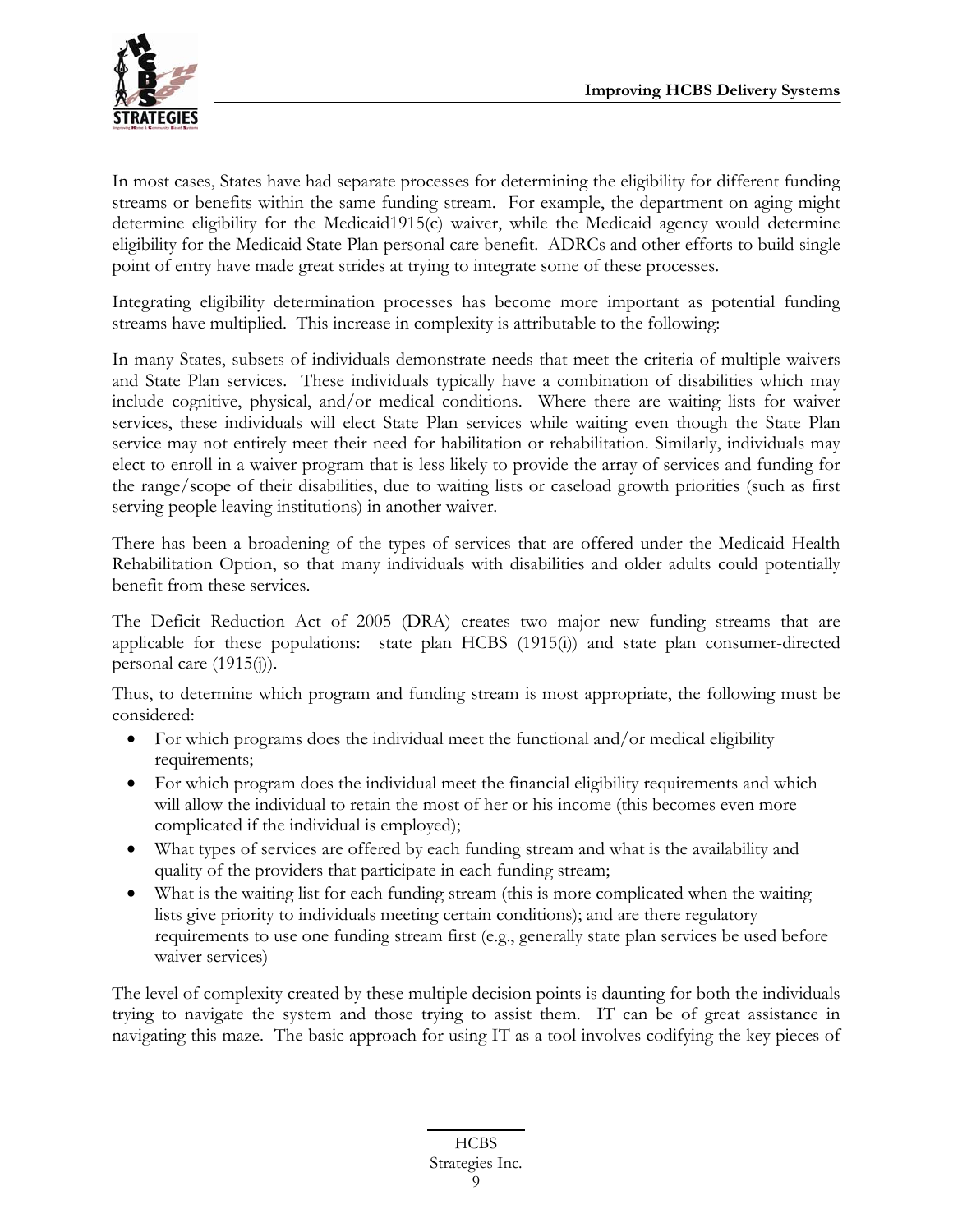<span id="page-10-0"></span>

information about eligibility, waiting lists, and provider availability and developing a decision tree that will assist in making key decisions throughout the process.

For example, the first decision point might be for which programs is the person eligible. Key information necessary to make a determination for a variety of programs is entered (most likely information about functional impairment, limited information about acute or skilled nursing need, key diagnoses, IQ, and assets and income). The software would then indicate a preliminary determination of which eligibility criteria the individual is likely to meet. Next, the software program could lay out key information necessary to choose among programs and funding streams, such as: the types of services offered under each program/funding stream, which programs/funding streams could be combined or are mutually exclusive, waiting lists, and provider availability.

This information will facilitate the ability of the individual (and those assisting) to make an informed choice about which services and funding are most appropriate to meet the needs and are compatible with the personal goals of the individual.

#### **Assessment and Service Planning**

The process of assessing an individual's needs and developing a corresponding service plan, (also known as a support plan, an individualized support plan (ISP), a care plan, and other names), differs dramatically across states. The overall purpose of this effort is to better understand an individual's needs and develop a plan for meeting those needs.

There is considerable pressure on states to standardize assessments and support plans. Language in the DRA mandates that, for the new 1915(j), consumer-directed personal care budgets must be based on assessments. CMS audits of 1915(c) waivers are likely to examine case files to determine if there is sufficient documentation in the assessment materials to justify services. In addition, the new CMS 1915(c) waiver application requires that states make assurances in key areas. Data from standardized assessments may form a core of performance indicators that will assist a state in making these assurances.

The main thrust of trying to make this process more person-centered is to reshape the process to not only look at needs, but to also look at strengths, preferences, and the ongoing availability of informal supports that could be used in combination with services. The DRA mandated that assessments for the 1915(j) option examine strengths and preferences in addition to need.

In developing its Comprehensive Assessment, Minnesota decided to incorporate this philosophy into its assessment in a number of ways. First, the assessment begins with a mandatory personcentered interview that addresses issues such as the individual's personal history, hopes and goals, and expectations for supports. Stakeholders in Minnesota expressed a strong desire for this to be upfront because they felt that in current assessments, individuals were only asked what they wanted late in the support planning process. They argued that at that point, "the train had left the station and it's hard to change the destination." The idea behind the new assessment protocol is to use it to bias the rest of the support planning process to reflect the wishes and strengths of the individual.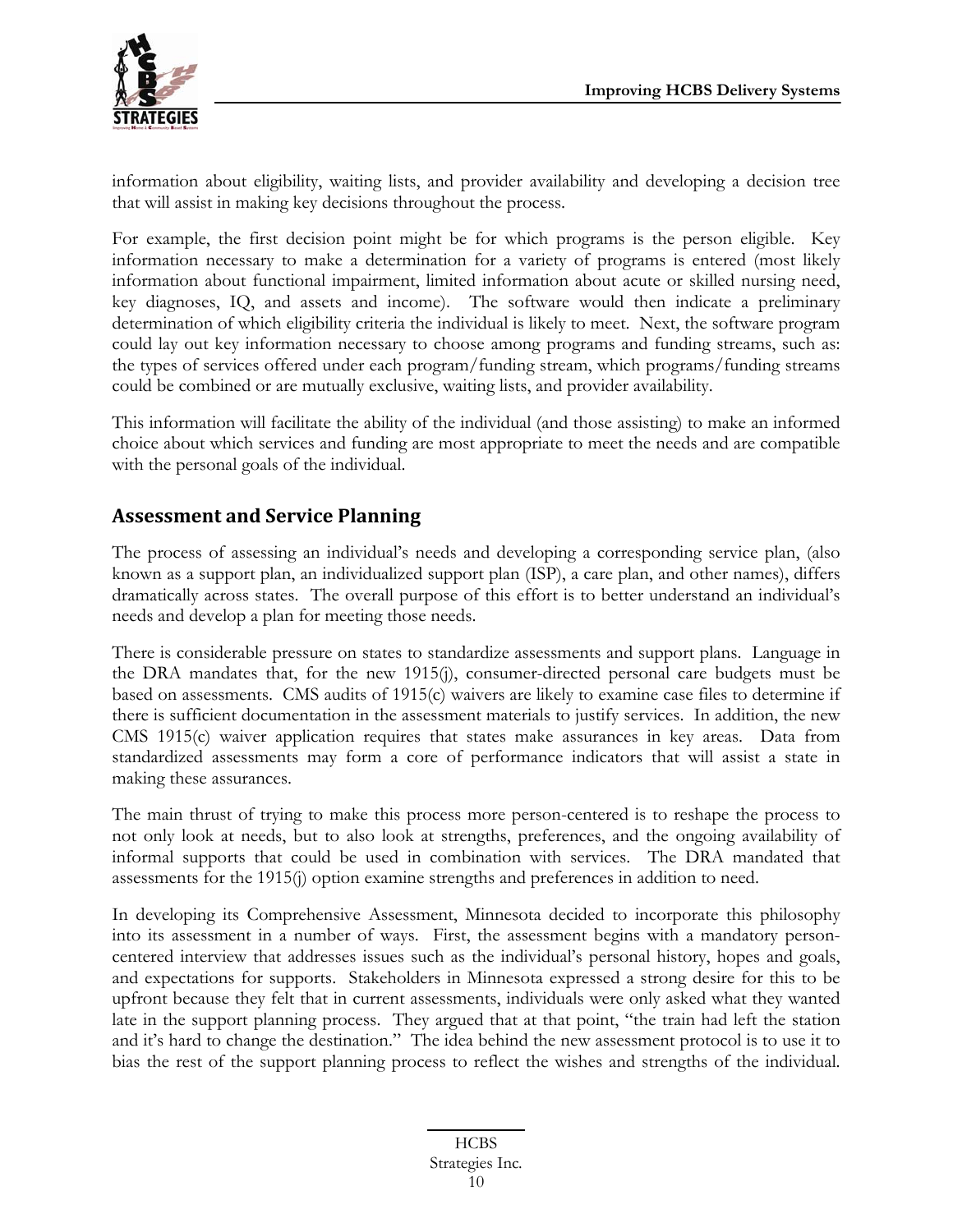

Second, questions and prompts about preference and strengths are embedded within many of the other areas. This is especially relevant for the assessments of activities of daily living (ADLs) and instrumental activities of daily living (IADLs). For example, the assessment not only addresses what assistance the person requires when eating, but examines food preferences and whether an individual is capable of doing portions of the activity, such as cutting food. This information is intended to be then provided directly to the individuals and/or agency providing personal care. In addition, reassessments can address whether the personal care provider actually respected these preferences and strengths.

The development of a support plan builds off the conversation started during the assessment to add the following:

- Identification of specific outcomes to be achieved through the provision of services;
- Special provisions for how health and welfare will be monitored and evaluated;
- A plan for how services will supplement and enable the continuation of available unpaid/informal supports;
- Provisions for back-up if appropriate; and
- An agreement about and a plan for the scope and duration of services, special training or expertise to be required, and a list of specialized equipment to be secured.

Consumer involvement (or involvement of family) in this planning process should always be one of active engagement. However, in a consumer-directed process, it is the consumer who directs and leads the development of this plan. The case manager's role is one of guide and facilitator, meant to advise the consumer about the legal parameters of programs and funding streams, and to assist the consumer and/or family in ensuring that all salient issues are included within the plan.

A well designed automated system can improve the case mangers' ability to perform their job in the following ways:

- Information can be easily retrieved and used to inform or reduce time spent on reassessments;
- If linked to a data base used for initial contact and intake, case managers will save time during the assessment process by not having to repeat requests for information already gathered during earlier stages of the consumer process;
- Inconsistencies can be more easily identified and clarified during the assessment process, providing more accurate information for the service planning process;
- Case managers can be given prompts about functions that need to be done ("ticklers"), such as reassessments;
- If linked with a claims database, the case manager can potentially obtain important pieces of information such as inpatient hospital visits and diagnoses;
- Case managers can more easily retrieve information from past assessments;
- The automation can include guidance to train case managers about key policies or best practices; and
- Case files can be more easily shared and understood by other case managers who need to assume responsibility for a person.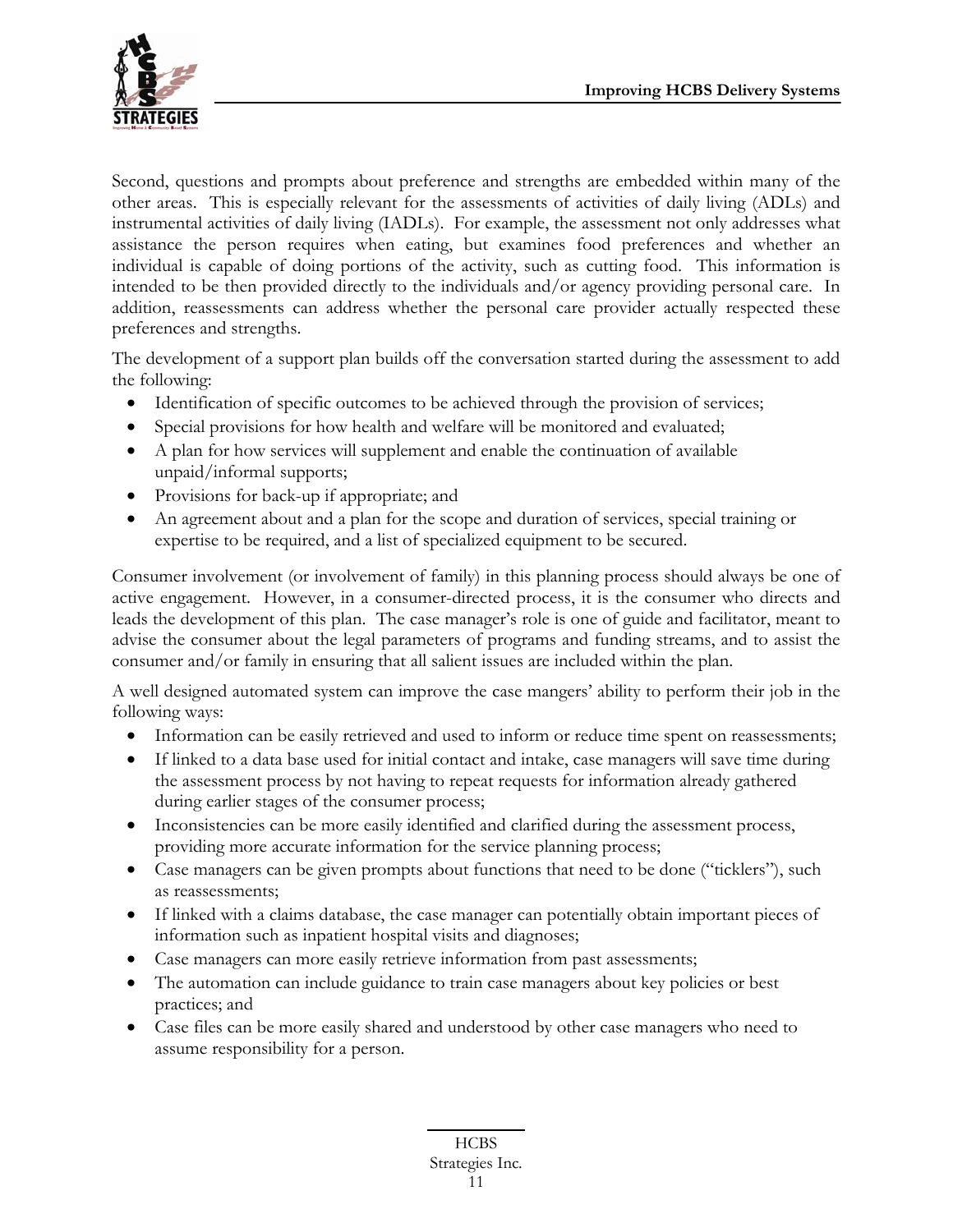<span id="page-12-0"></span>

Automating the assessment and support planning process can assist the state in managing the program in ways such as the following:

- Data can be electronically analyzed to identify trends and potential quality issues;
- Key performance indicators could be identified to develop a performance driven system and comply with CMS assurances; and
- The system could help ensure compliance with regulations, such as not allowing the assessment to be considered complete until key information is gathered.
- Automation can assist in further the goal of consumer-direction in the following ways:
- Individuals could be allowed to access parts of their assessment and support plan and be provided mechanisms to enter information themselves, making the process more collaborative and transparent;
- Individuals and/or families could be provided access to the same tools available to case managers so that they could assume the primary case management role, while the case manager shifts to an advisory role; and
- The process can be structured to ensure that preferences and strengths are incorporated into the assessment and accompanying support plan.

#### **Service Authorization**

States have some sort of process for determining what an appropriate budget is for an individual and then authorizing that budget and/or the set of services within a support plan. This process differs across states with some simply setting an overall cap under which any proposed support plan must fall, while others establish benchmarks or budget levels that are based on a set of characteristics.

A second component to this function is the prior authorization of these services, typically in the state's Medicaid Management Information System (MMIS). Examples of how this is done include inserting an edit within the MMIS that will reject claims for units of service that exceed a preset cap (e.g., no more than 8 hours of personal care in one day) and giving an authorization number that must be included on billings before payment is approved.

The primary challenge with determining what budgeted amount is appropriate and completing the prior authorization process is that, unless parameters are set fairly broadly (e.g., an overall cap for a person or an edit that limits the number of hours), it can be time consuming to sustain these efforts and monitor for needed adjustments. The downside of setting broad parameters is that they less accurately reflect what a particular individual wants and needs. Variations are more likely to occur for which the justification is less apparent than it should be within a well managed system.

In addition, if the process of prior authorizing services is time consuming, case managers tend to react by authorizing everything the individual potentially might need rather than authorizing what the person actually needs and then updating these authorizations as circumstances change.

Automation can assist in alleviating these issues in a number of ways. One, having more detailed assessment data that can be tied to service usage and benchmarks from other state or national data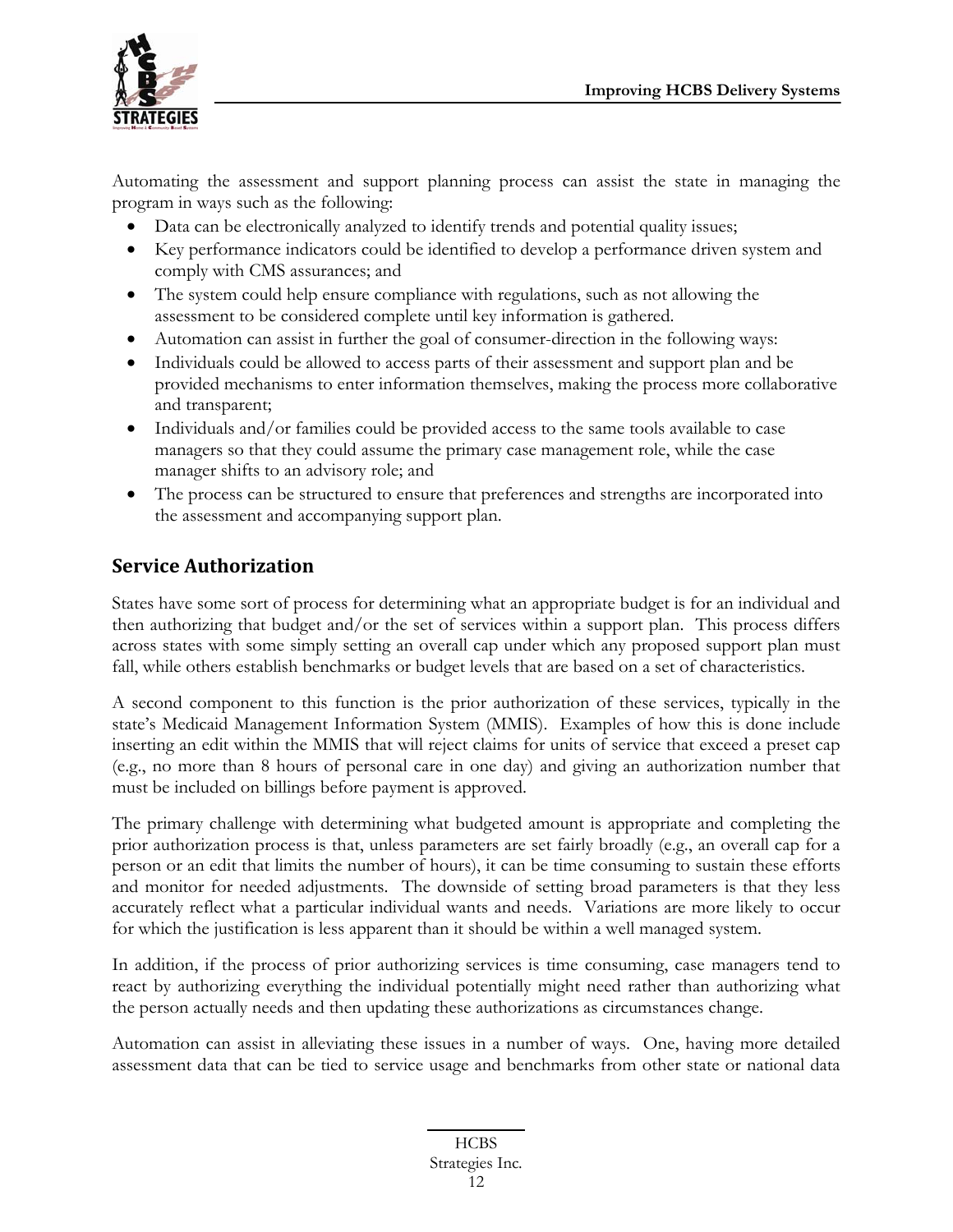<span id="page-13-0"></span>

will eventually allow a state to create more sophisticated cost profiles to guide the establishment of budgets. Once established, these cost profiles can be translated into algorithms that are built into the software allowing case managers to obtain information on budgets at the time they are developing support plans. The data from these assessments could also be monitored to identify whether individuals are being scored as being more impaired on their assessments to qualify for a higher budget.

Two, the software could incorporate logic to better ensure that the support plan is directly related to the assessment. For example, personal care could not be authorized unless an individual needed assistance with an ADL, and increases in personal care would only be justified if there were a change in the level of impairment or deterioration in the availability of informal (unpaid) caregivers. The challenge will be to develop a series of decision trees to guide when supports are justified and then to automate the logic behind these trees. This does not mean that the system needs to become rigid and unable to reflect circumstances that were not anticipated. States could develop standards for exceptions or exceptions processes that would evaluate when other services should be authorized.

Three, prior authorization of services could be done directly from the support plan. Thus, once someone updates a support plan, corresponding prior authorizations would also be updated and notices (most likely emails) could be sent to providers. This could help ensure that changes in services are supported by changes in the individual's needs or circumstances and are reflected in the support plan. In other words, three separate processes—assessment, support planning, and service authorization—would be combined into one process.

Allowing budgets and service authorizations to be more flexible may improve consumer control. Assuming the assessment is person-centered; having budgets and service authorizations that have the flexibility to follow and change with these assessments could allow these consumer-oriented assessments to better influence budgets allocated for services.

#### **Selection of Providers**

To some degree, most states have compiled lists of available providers from which a consumer can choose. The utility of these lists depends on how frequently they are updated, whether they include all providers, and whether they include other crucial information that would assist a person in identifying potential providers that are a good match. Thus, information about whether providers have the capacity to support the individual, hours during which they provide supports, service areas, and areas of specialization are all helpful. In addition, having potential indicators of the quality of the provider, such as the information contained within CMS' Nursing Home Compare could also be useful, not only in selecting providers, but creating market forces that would reward good providers.

Most states and local case management agencies have created simple databases that contain basic provider information. The next level of automation would involve building simple queries that would allow for sort based on criteria relevant to needs and circumstances of the consumer. This can be an extremely valuable tool for a case manager who is trying to develop a support plan.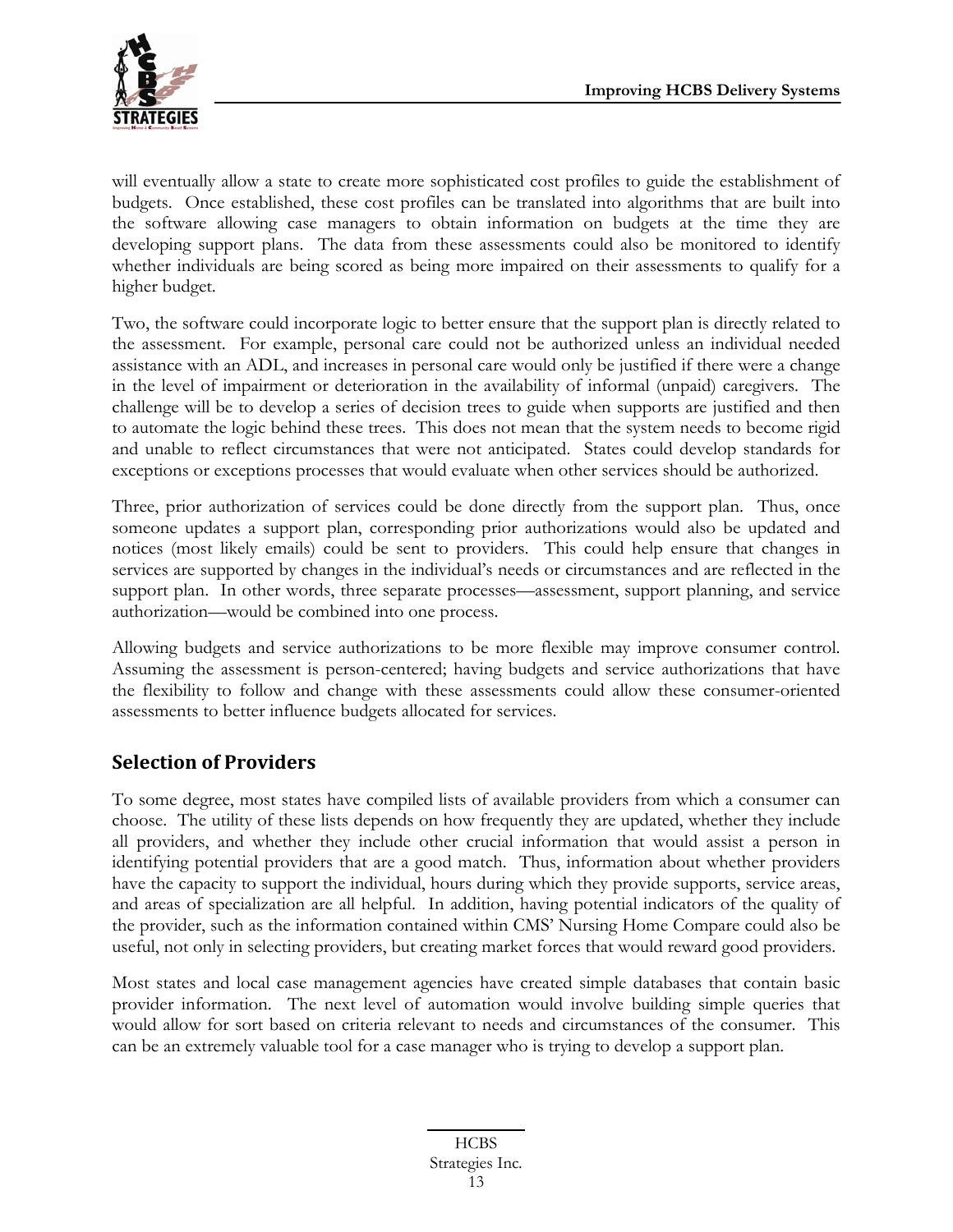<span id="page-14-0"></span>

The simplest way to use this tool to advance the goal of consumer-direction is to make an easily searchable database available to the public. The potential transformative effect of this database increases as quality measures are included.

This quality information can also include measures of the degree to which a provider supports an individual's ability to direct their own services and has adopted a person-centered philosophy. This could create market forces that would reward these providers with a larger amount of business.

In addition to relying on statistically valid instruments that tap into the person centered constructs, such as the Participant Experience Survey (PES) and some of the measures developed by the Center for Outcomes Analysis<sup>[3](#page-14-0)</sup>, online searchable databases of providers could allow consumers to add ratings and descriptions of their experiences with providers, similar to the customer reviews used by websites such as Amazon.com.

Building direct care worker registries is a prominent example of how IT can facilitate consumerdirection. States including California and Washington have built electronic registries that facilitate the ability of individuals and families that manage their services and workers who provide direct personal care to individuals to find each other. These databases can play a crucial role in making consumer-directed care feasible for a wider variety of individuals and helping to overcome shortages of direct care workers.[4](#page-14-0)

Social networking websites, such as MySpace and Facebook or similar ones focused on caregivers and people needing support, may offer an approach to assisting individuals to recruit both paid and non-paid supports. These sites allow individuals to display information about themselves and find information about other people who have compatible or complementary interests. The sites also allow users to integrate other programs within their framework. A state could create a simple program that outlines an individual's goals and their need for supports. This could be integrated into a social networking page that offers a profile of the person. Similar pages for individuals interested in offering support could also be created. For example, an older adult who needs assistance with instrumental activities of daily living (IADLs) such as chores, housework, and shopping and who has a spare room in their house could use this site to find a college student who would be willing to provide this support in exchange for rent. These sites might be even more powerful for facilitating integration into the community. The purpose of these sites is to support the development of relationships around common interests. Individuals with disabilities, their family members or their case managers could use these sites to locate and recruit people who have interests that coincide with the individual's personal goals and outcomes.

 $\overline{a}$ 

<sup>&</sup>lt;sup>3</sup> http://www.outcomeanalysis.com/<br><sup>4</sup> A description of these efforts can be found at: <u>http://www.betterjobsbettercare.org/page.asp?pgID=172</u>.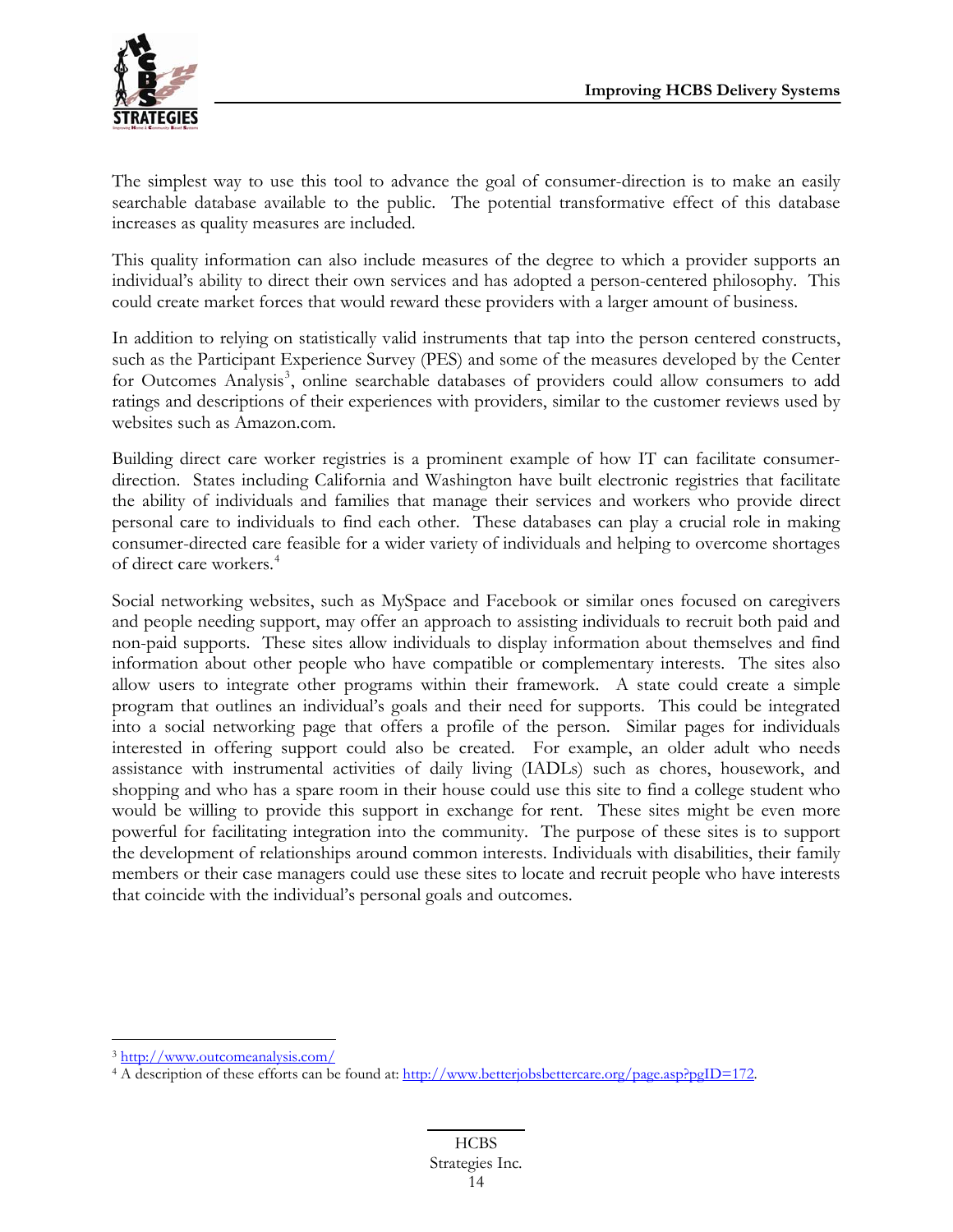<span id="page-15-0"></span>

#### *Key Provider Processes*

**Exhibit 3** provides an overview of the key business processes states use to enroll and manage providers. Providers are affected by many of the consumer business processes. Before a vendor begins providing supports, the individual must be deemed eligible, the provider must be selected, and the service authorized. As discussed earlier, an IT solution can assist in making all of these processes more efficient.



#### **Service Provision**

Consumer-direction involves shifting responsibility for many of the processes necessary to provide services from an agency to an individual and/or family member. These processes include:

- Identifying and hiring workers;
- Managing payroll for workers, including paying taxes and insurance;
- Recruiting clients and/or payment sources, such as becoming enrolled as a Medicaid provider;
- Training workers;
- Monitoring the quality of supports provided by staff and intervening when issues arise;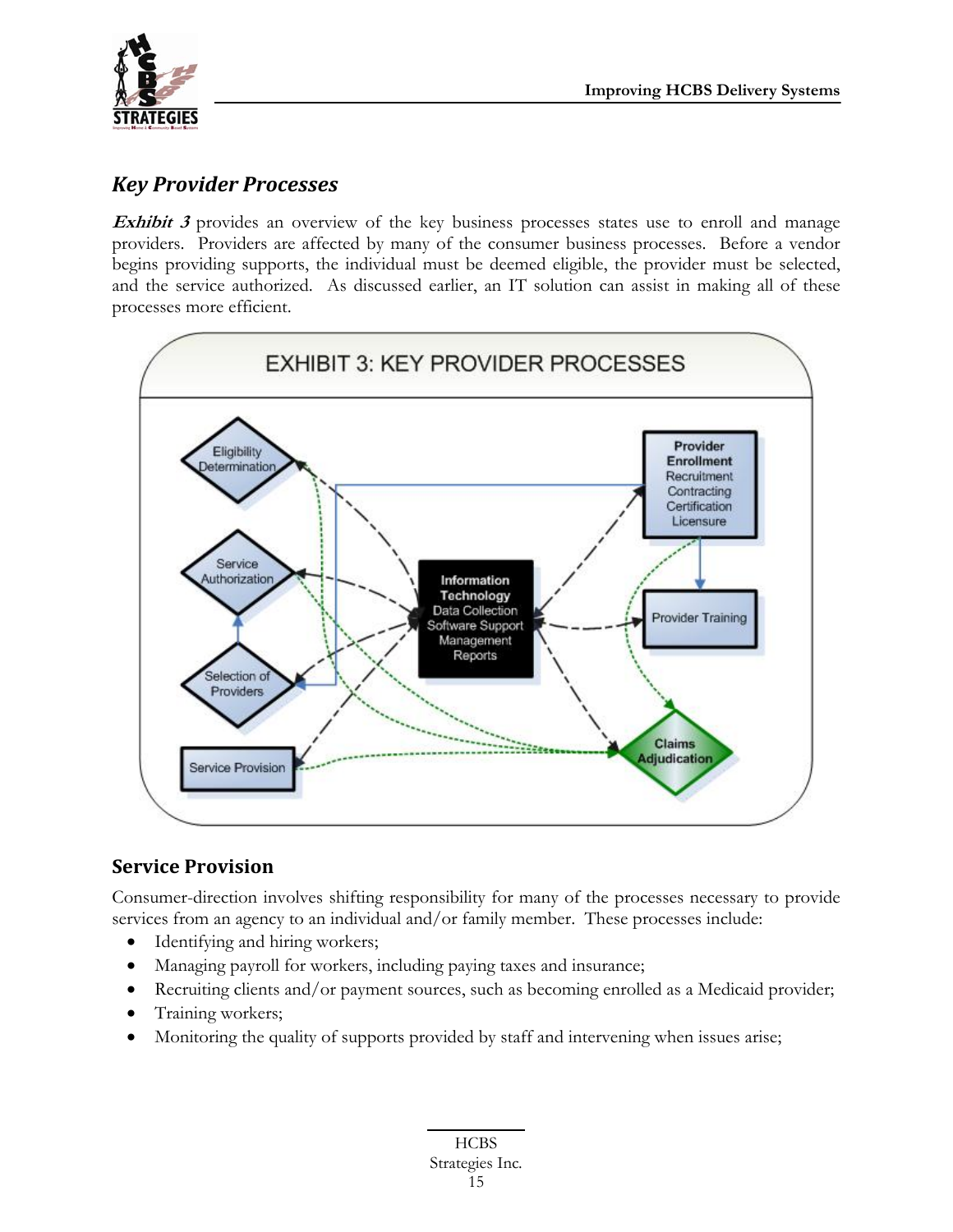<span id="page-16-0"></span>

- Coordinating schedules to ensure that all client needs are met and all workers are fully utilized, including providing substitute or back-up staff when staff are not available or fail to show up;
- Evaluating, promoting, and firing staff;
- Ensuring workers have transportation to the work site;
- Managing the provision of services to ensure they do not exceed pre-authorized limits;
- Billing for services; and
- Maintaining programmatic and financial documentation necessary to comply with state and federal requirements.

States typically rely on independent providers to fulfill these functions with two major exceptions. States often offer training to providers and their staff on certain issues (see section on provider training below for a greater discussion on this) and the states share the responsibility for managing the quality of the services with the agency (see sections on Service Monitoring and Provider Monitoring).

States can facilitate consumer-direction in two general ways. One, they can encourage or mandate that providers modify the functions listed above to improve consumer control. Common examples of this include the following:

- Allowing the consumer to select staff;
- Hiring family members or other individuals selected by the consumer;
- Incorporating person-centered principles into training or allowing the consumer to be a central player in providing the training; and
- Using input from the consumer as a component of a performance evaluation.

Two, states can bypass providers altogether and allow consumers to control a budget. Individual budgets that consumers manage that are available through the Cash and Counseling and Independence Plus programs are examples of these arrangements.

Facilitating consumer-direction will involve determining how to promote the ability of individuals and families to assume the key business functions that agency providers now assume. Most states have not built significant infrastructure to do this with one major exception. Most states do offer the services of a fiscal intermediary who will take on the role of managing payroll, including paying taxes and workers compensation. This removes a major barrier for most potential program participants. However, most programs offering individual budgets leave it up to the individual to assume the rest of the functions, such as recruiting, hiring, training, and managing staff. The remainder of this section will include examples of how states can and are altering their existing infrastructure to rectify this and make consumer-direction feasible for a larger number of people.

#### **Provider Enrollment**

Every state must have a mechanism by which a provider becomes eligible to receive payments from the Medicaid program. This effort often has two components: 1) efforts to recruit or develop new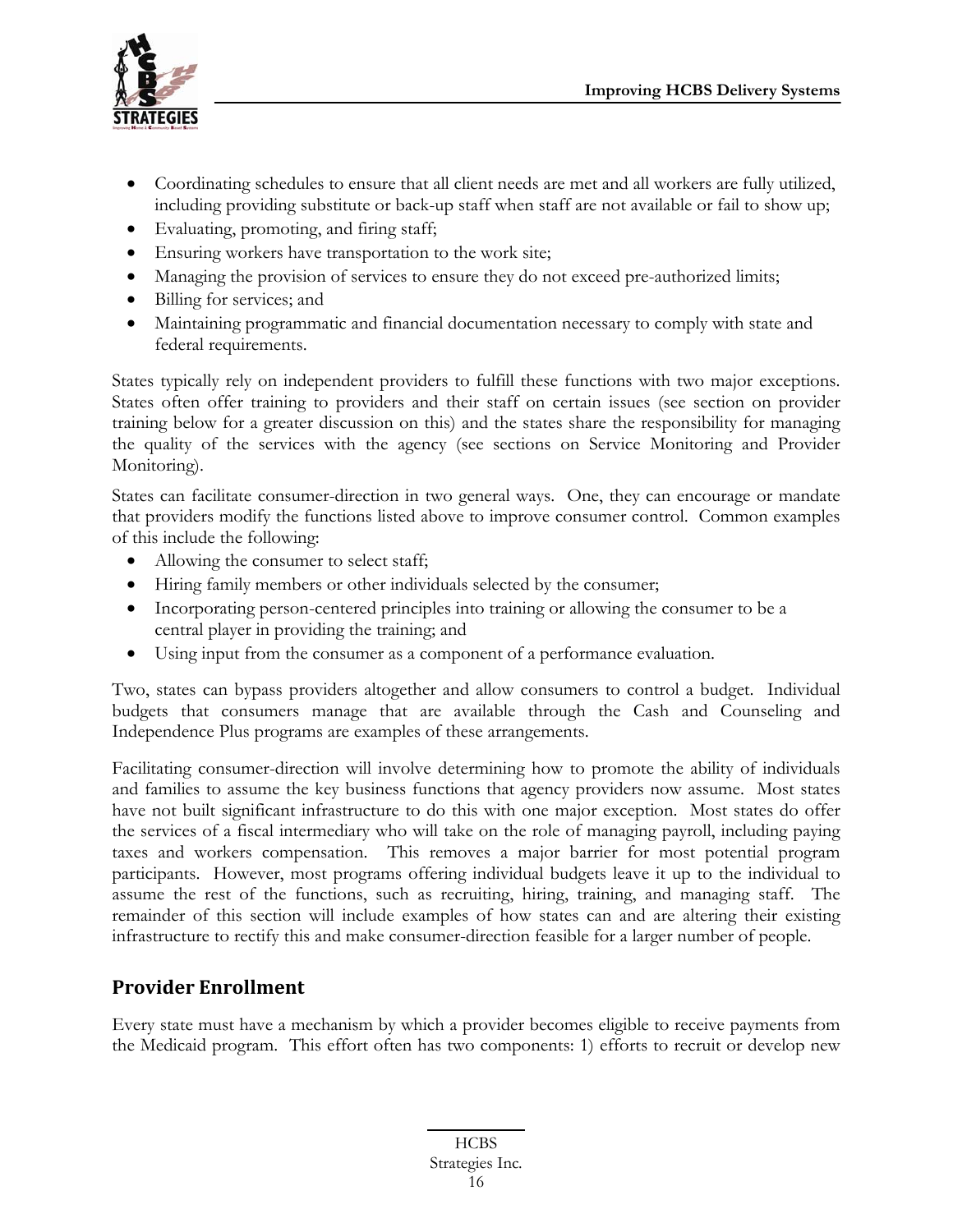

providers to ensure there is an adequate range of providers and 2) mechanisms to enroll providers within the Medicaid program.

Mechanisms for enrolling providers include the following:

- Allowing any qualified provider that meets certain criteria to enroll;
- Requests for Proposals (RFP), Quotations (RFQ), etc.; and
- Human Services Agreements.

There arrangements usually require that the entity be certified by the Medicaid agency to meet certain requirements. Often times, this certification includes or is replaced by licensure requirements for particular provider types.

States can facilitate consumer-direction in two ways. One, states can try to identify barriers that individuals and their families face in trying to have the provider of their choice enrolled in the Medicaid program. Actions states have taken to facilitate this range from removing prohibitions on agencies from hiring family members of individuals receiving personal care to allowing individual direct care staff to enroll as a personal care provider. Two, states can recruit a broader range of providers, thus facilitating greater choice.

IT can play a role in facilitating both efficiency and choice by allowing providers to apply online and update information about their capabilities. Integrating the process of provider enrollment and building a searchable database of provider capabilities into one system may help to achieve both goals. A perceived barrier with creating an online database of provider capabilities is the burden of ensuring the information in that database is complete and accurate. However, if structured correctly, this barrier may be easily overcome. If case managers and consumers use a database to decide which provider to use, providers have a strong incentive to participate in that system and ensure that information is up to date. RTZ Associates' GetCare system allows providers in Arkansas to enter and update their information online and they report that provider compliance has not been a problem. States can further ensure accurate information by using a database as a key component of their certification process. For example, a state could require that the information for annual recertifications be entered into the database and restructure its recertification review to verify the accuracy of the information entered.

Linking the process of enrolling providers to the process of facilitating provider selection is one of the most tangible benefits of examining business processes as part of a larger system rather than standalone efforts. In this case, an effort to automate enrollment can result in even greater efficiencies by allowing case managers and individuals to make more informed decisions about their selection of providers.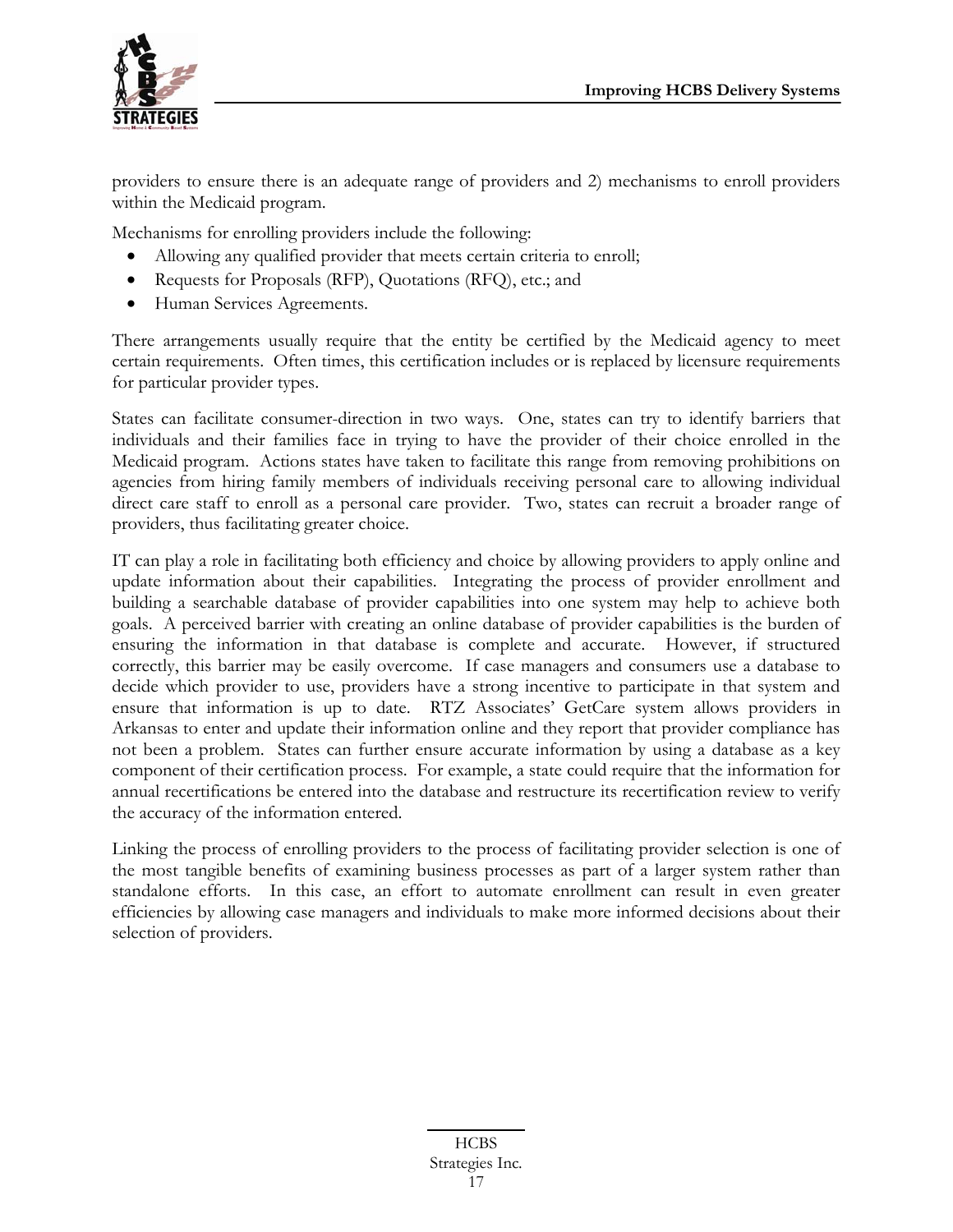<span id="page-18-0"></span>

#### **Provider Training**

Prior to the introduction of CMS' new application for the 1915(c) waiver, many states would have viewed training as a key provider business process, but not a key business process that the state must oversee. However, the instructions for the new waiver application include the following language:

#### **"Conduct training and technical assistance concerning waiver requirements.**

*Theperformance of this function may include activities such as providing training to case managers concerning best practices in the development of service plans, acquainting waiver providers with waiver service documentation and billing requirements, and furnishing technical assistance to improve waiver operations. This function does not include training providers in order to assist them to qualify as waiver providers".[5](#page-18-0)*

#### **"The State implements its policies and procedures for verifying that training is provided in accordance with State requirements and the approved waiver.**

*The QMS [Quality Management Strategy] specifies:* 

- The discovery processes that are conducted to ensure that training is provided and that the state takes action when providers do not meet the waiver's training requirements, who conducts discovery and with what frequency;
- Who reviews the results (data and information) from ongoing discovery activities to determine whether the performance of the system meets the assurance;
- Types of information used to measure performance of the system, including relevant quality indicators; and,
- The frequency with which system performance is measured."<sup>[6](#page-18-0)</sup>

Thus, the state and any agency that has been delegated authority for operating a waiver have responsibility for conducting a limited amount of training and assuring that providers and their staff have met training requirements set in the service definitions. States can use IT to respond to these mandates in the following ways:

• Establishing a database to track whether providers met training requirements. A state could develop a template that would document whether staff had met certain training requirements using a program such as MS Excel or Access and request that providers complete the template for each staff member and send an electronic version to the state. The state would then merge these files to track whether providers met training requirements. Alternately, a state could develop a web-based database which would allow providers to document that staff met training requirements online.

 $\overline{a}$ 5 Application for a §1915(c) Home and Community-Based Waiver [Version 3.4:] Instructions, Technical Guide and Review Criteria. Centers for Medicare and Medicaid Services. November 2006, pg. 60. Available at: [http://www.cms.hhs.gov/HCBS/02\\_QualityToolkit.asp#TopOfPage](http://www.cms.hhs.gov/HCBS/02_QualityToolkit.asp#TopOfPage) . 6 Ibid, pg. 232.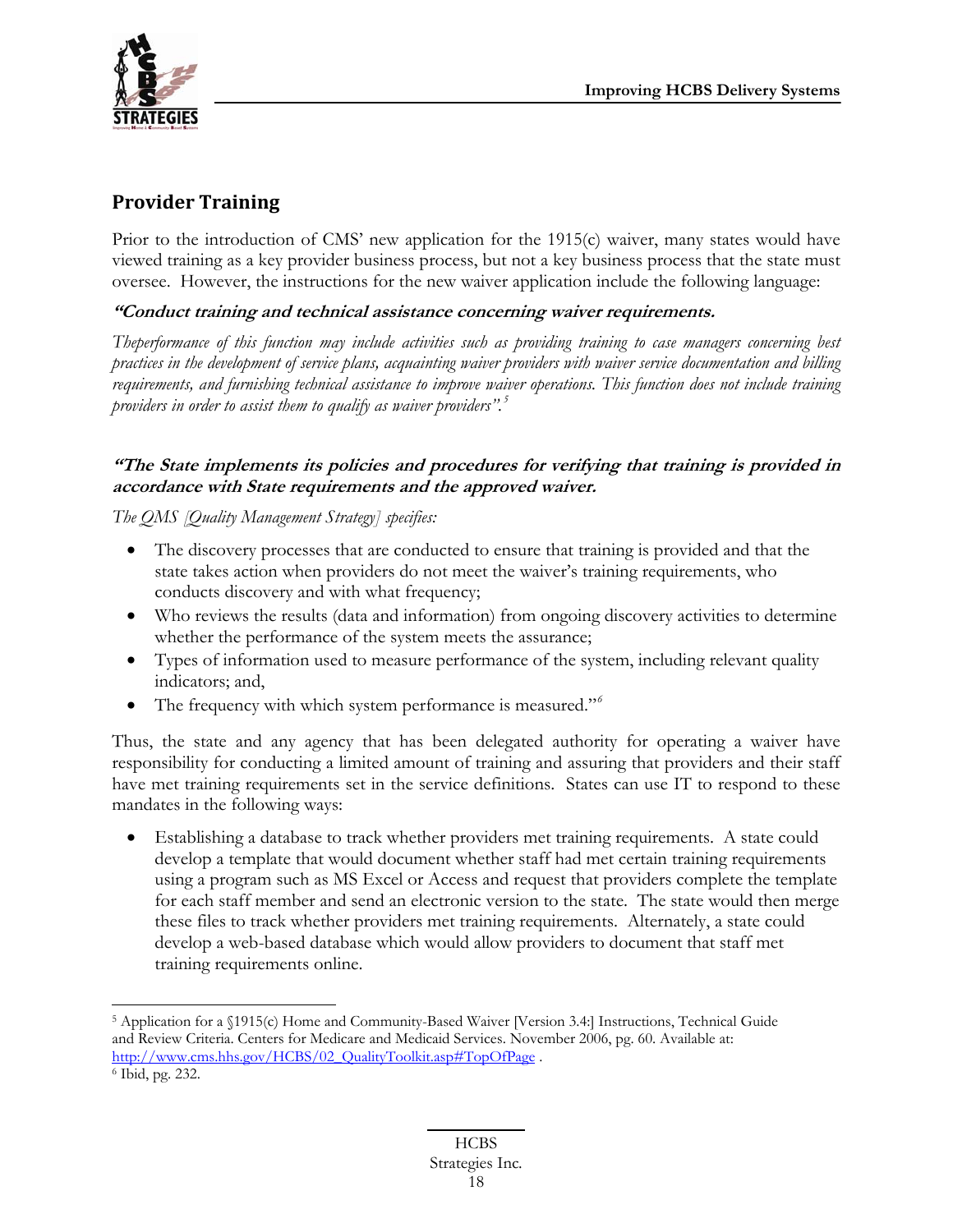<span id="page-19-0"></span>

• Developing web-based training tools. These tools can provide online training and also keep track of who completed the training.

States can facilitate consumer-direction by making these options available to individual who are managing their own supports and the staff that are supporting them, as well as traditional providers. As stated earlier, one of the challenges of consumer-direction is that responsibility for training is shifted from an agency to individuals and/or their families. Providing access to web-based training tools could make assuming this responsibility more feasible.

#### **Claims Adjudication**

The last provider process include in the flowchart is claims adjudication, which is the process by which a state decides that a claim to reimburse for services provided is justified. Typically, adjudicating a claim involves determining the following:

- 1. The provider is a certified Medicaid provider in good standing;
- 2. The individual to whom a service was provided is an eligible Medicaid recipient and eligible to receive this service; and
- 3. The service was provided in a manner that is consistent with the states regulations and policies and procedures, including any prior authorization requirements (e.g., if the state plan limits personal care to 8 hours a day and the provider bills for 12 hours, the claim will be rejected).

Typically, claims adjudication has been automated. In most states, claims adjudication is handled by the MMIS. In some states, waiver programs have established their own claims adjudication system that then feeds information back into the MMIS.

A state will build in "edits" into the MMIS to ensure that claims that violate certain policies are rejected. However, the ability to build these edits depends upon the information that is in the MMIS. For example, a state could build an edit that prevents a provider from billing for more than 8 hours of personal care in a day, but could not build an edit that ensures that those hours were actually provided.

Automating other business processes, such as assessment and service monitoring, can improve a state's ability to ensure that services were provided in the prescribed manner. Information from these other automated systems could be imported into the MMIS to make enforcement more comprehensive. For example, if a state had a telephone verification system or an automated mechanism that consumers could sign off that a service had been provided, this information could be used by the MMIS as a consideration in adjudicating a claim.

In addition, information from the MMIS could flow to other systems to improve their efficacy. For example, information included on claims such as type of service (e.g., inpatient hospitalization) and diagnosis could be linked with an assessment and case management system.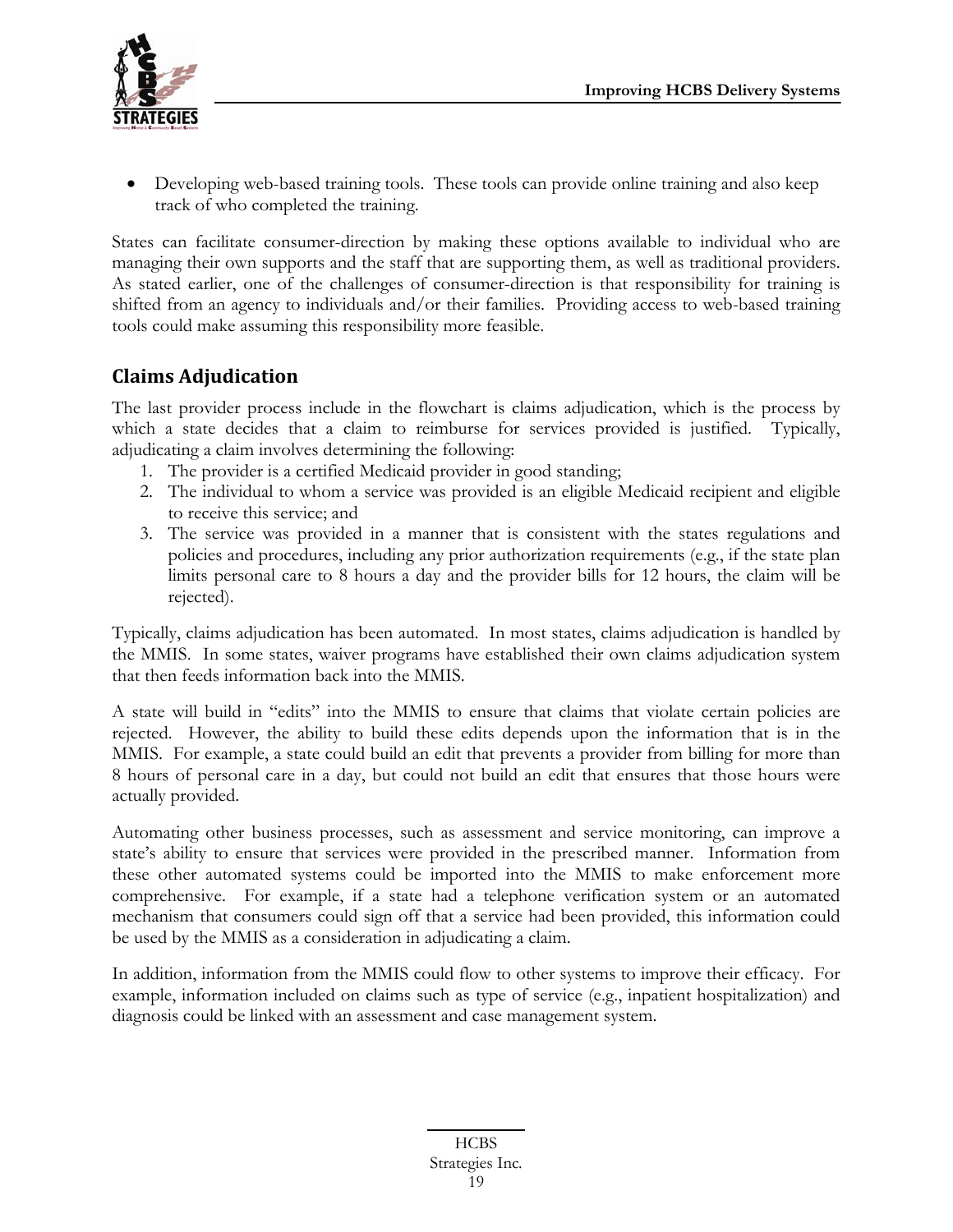<span id="page-20-0"></span>

States have made a lot of progress in this area in facilitating consumer-direction by establishing fiscal intermediaries. These services typically remove the necessity of having the consumer interact directly with the claims adjudication system, thereby removing a major potential barrier to consumer-direction.

### *Key Quality Management Processes*

**Exhibit 4** provides an overview of key quality management business processes that states operate. We make a distinction between two major types of monitoring:

- Monitoring of services provided to a particular individual. This is typically a primary case management function.
- Monitoring of providers. This is typically a licensure or certification function that involves examining whether a provider is complying with program requirements.

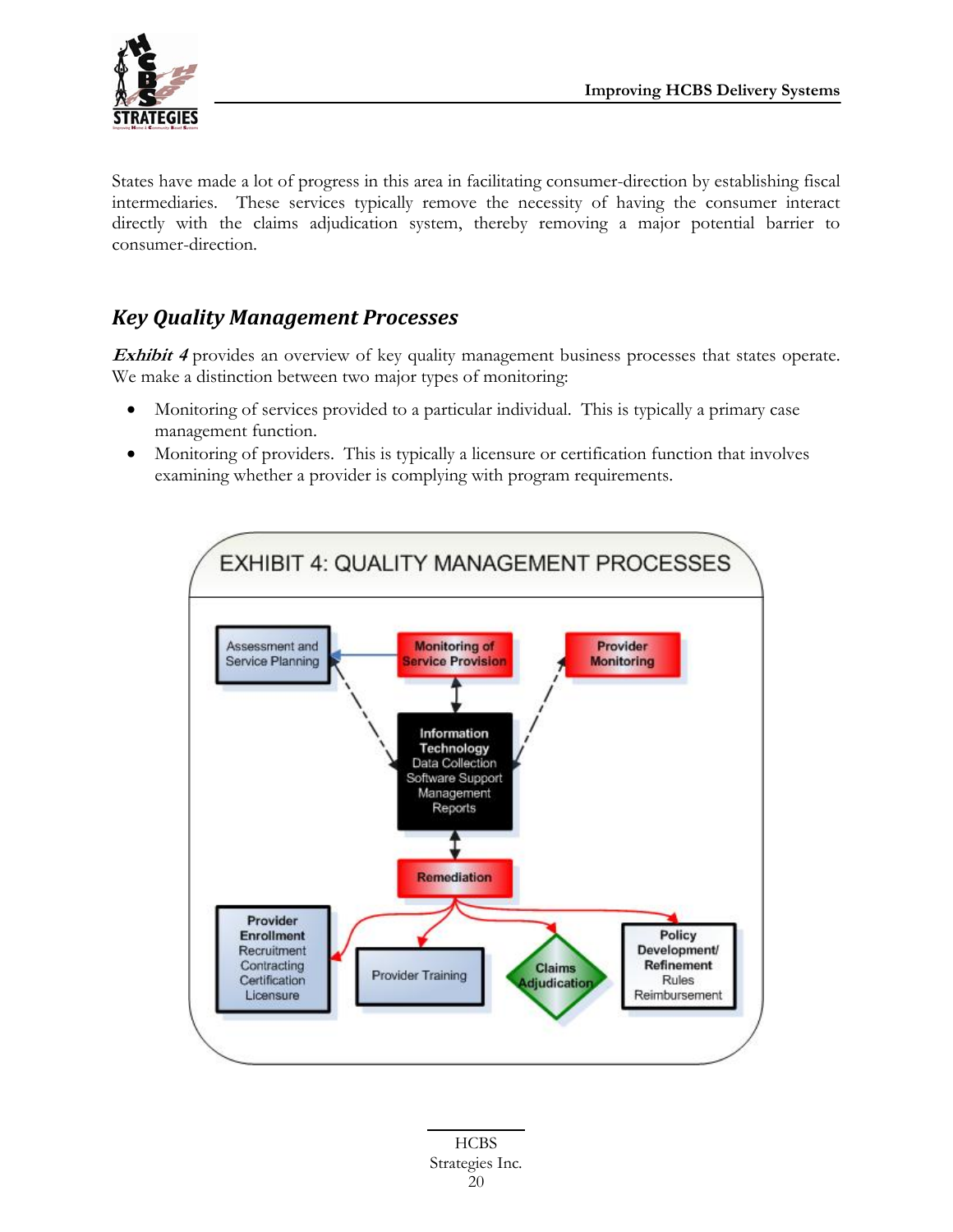<span id="page-21-0"></span>

#### **Service Monitoring**

Once supports are authorized and provided, states must verify that services have been provided and have been provided in a manner that is consistent with the support plan and the individual's preferences. Operationally, this area can be broken into ensuring that: 1) providers have filed claims for services in the support plan; 2) services for which claims were filed were actually provided; and 3) services were provided in a manner consistent with the individual's needs, preferences and strengths.

**Matching support plans and claims.** A simple check on whether the support plan was fulfilled is to crosscheck that plan with filed claims. Finding that individuals were receiving substantially fewer services than they were authorized to receive could indicate that there was a shortage of appropriate providers or that a different service mix should be used.

The seemingly simple task of comparing a support plan with filed claims necessitates extracting information on filed claims that typically resides in the MMIS with information gathered from the support plan. If the support plan is not entered into an electronic database, a printed extract from the MMIS must be manually compared with the support plan. The ideal solution would be to have an automated support plan that is linked with the claims authorization database and reports that were generated that compared supports and claims.

Interpreting this cross-check is often complicated when case managers over-authorize services to avoid having to make adjustments when needs increase. In this case, one would expect that authorized services would always be substantially greater than claimed supports. The challenge would be to establish a threshold that would indicate when this gap was so large that it could indicate that the individual was being underserved.

**Ensuring that services were provided.** States have taken a variety of approaches to ensure that services were actually provided. These approaches do not necessarily need to take advantage of IT. For example, Illinois requires that parents whose children receive nursing services under the Medically Fragile Technology Dependent waiver sign each nurses' time sheet and that these timesheets be submitted with billings. However, this approach requires someone to manually review these timesheets and match them up with a claim before that claim is paid.

IT is increasingly being used to verify that supports were actually provided. States including Arizona, California, Ohio, and South Carolina have built IT systems that electronically verify and track whether personal care was provided. For example, South Carolina has implemented Care Call,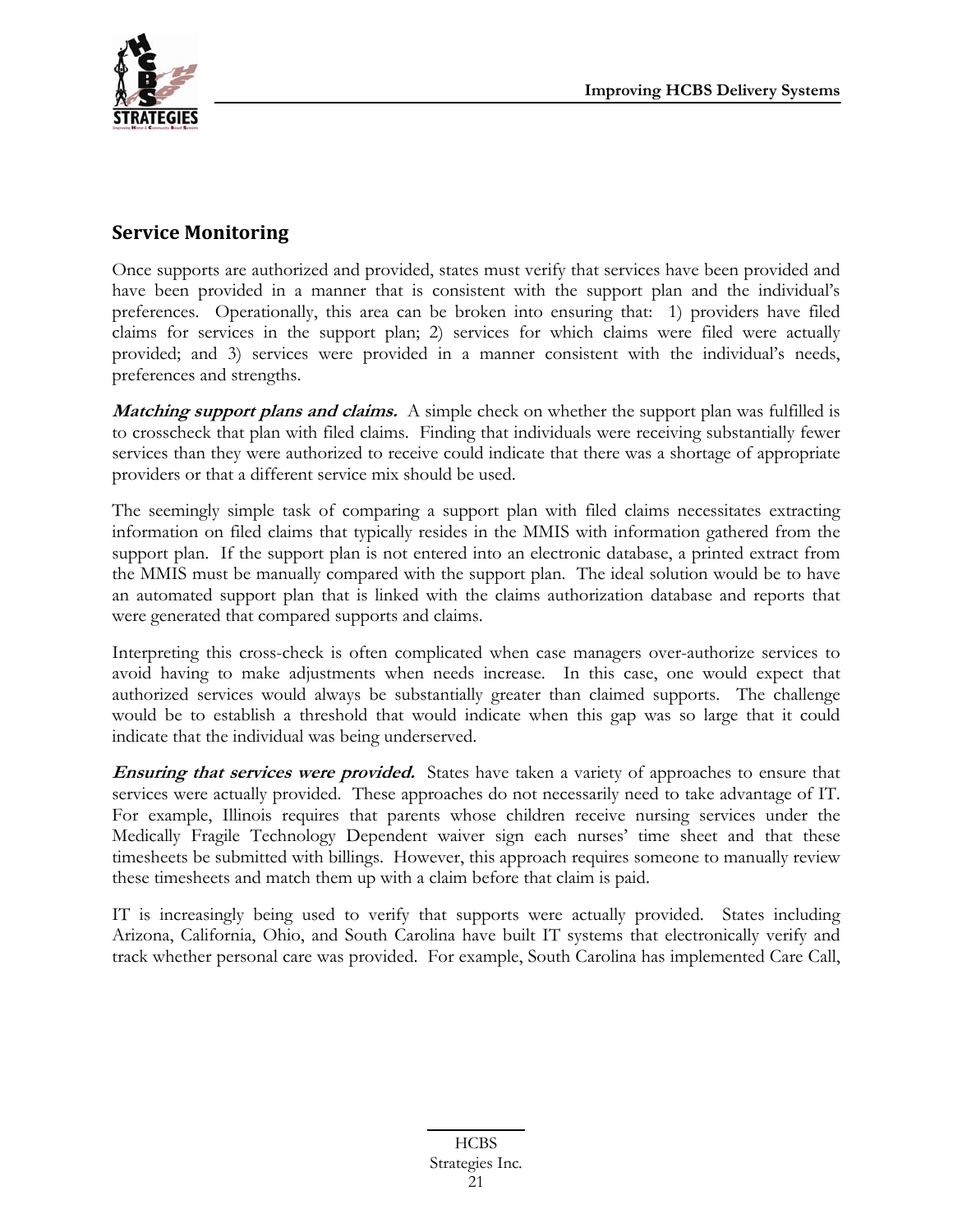<span id="page-22-0"></span>

a toll-free telephone check-in and check-out system for in-home personal care attendant, companion, and nursing providers.<sup>[7](#page-22-0)</sup>

**Ensuring that services were provided in a manner consistent with needs, preferences and strengths**. Determining that services provided were done so in a manner consistent with what the individuals with a disability and/or family would want is a more complicated task. This requires that the individual and/or family express or are given an opportunity to express how supports should be provided to the direct care provider and that whomever is monitoring the provision of supports uses this information as the basis of that monitoring.

States typically have one or more of the following mechanisms to inform them about the quality of supports provided:

**Incident management systems**. Many states have established requirements that providers report critical incidents to the agency operating a waiver. A 2004 survey found that 85% of programs supporting individuals with developmental disabilities and 50% of programs supporting individuals with physical disabilities and/or older adults had such a system. $8$  The new CMS quality requirements have probably caused other additional waiver programs to build incident management systems.

**Data collected from case managers**. Case managers are typically in the best position to obtain this information from the consumer and ensure that providers are complying with these requirements. Most of this monitoring will frequently be gathered during conversations and kept in case notes. A case manager who has the time and the will can use this information to play an important quality management role.

**External case reviews**. A 2004 study found that 83% of waivers surveyed had a process by which reviews were done on a sample of cases to determine how well service plans had been implemented. These reviews included observation and interviews with the program participants.<sup>[9](#page-22-0)</sup>

**Participant surveys**. States often gather information using satisfaction surveys or other measures of the individual's experience, such as the Participant Experience Survey (PES) developed by MedStat with funding from CMS. While these tools can be important in understanding the overall effect of the program, when they can be related back to specific individuals and/or specific providers the tools can be used as mechanisms for changing the way supports are delivered.

 $\overline{a}$ 7 More information about these initiatives can be found in the AARP report, **Bridging the Gaps: State and Local Strategies for Ensuring Backup Personal Care Services**, available at:

[http://assets.aarp.org/rgcenter/il/2006\\_19\\_pcs.pdf.](http://assets.aarp.org/rgcenter/il/2006_19_pcs.pdf)<br><sup>8</sup> Gary Smith and Beth Jackson. (January 2004). "Summary of Results: National Quality Inventory Survey of HCBS Waiver Programs." Prepared for Centers for Medicare and Medicaid Services (CMS). Available at:

<http://www.cms.hhs.gov/HCBS/downloads/sumnatqinvreport.pdf> .<br>9 Gary Smith and Beth Jackson. (January 2004). "Summary of Results: National Quality Inventory Survey of HCBS Waiver Programs." Prepared for Centers for Medicare and Medicaid Services (CMS). Available at: <http://www.cms.hhs.gov/HCBS/downloads/sumnatqinvreport.pdf>.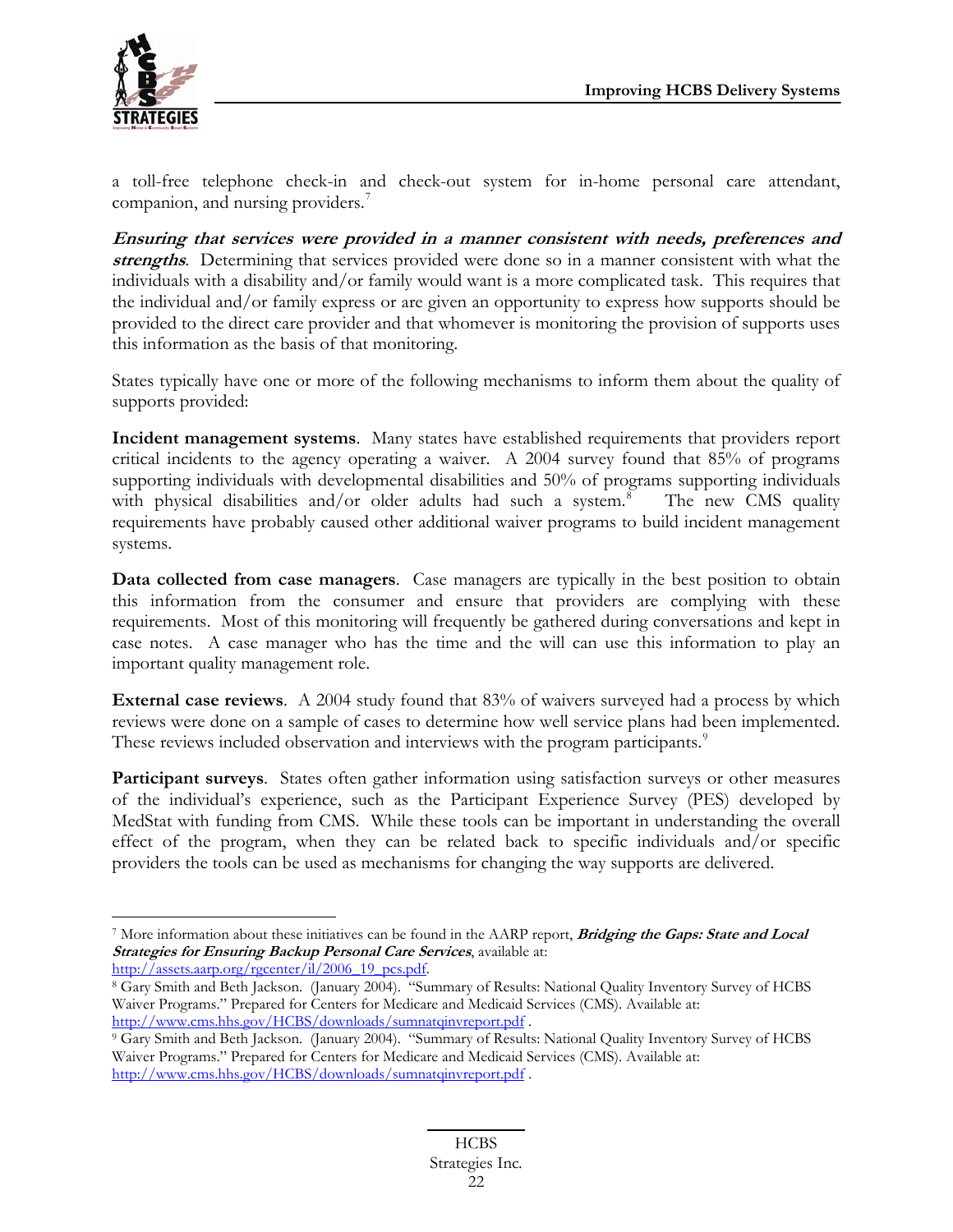<span id="page-23-0"></span>There are two challenges in trying to translate these data into a coherent strategy that ensures that supports are consistent with needs, preferences, and strengths. One, information from all of these sources must be analyzed, integrated and shared in a manner that can be acted upon. For example, incident reports must be shared with case managers and trend analyses of these incidents could be used to identify problematic providers. Ideally, all of this information could be summarized into reports that case managers and individuals and their families could use to select providers.

Two, what are an individual's preferences, strengths, and needs and whether a particular support has met them must be specific enough to facilitate the creation and use of performance indicators. Minnesota's Comprehensive Assessment is attempting to do this for ADLs and IADLs. In each case, an individual is not only asked about level of impairment, but preferences and strengths. **Attachment 1** provides an example of how this is used for the eating ADL. Minnesota intends that this information will be directly shared with whoever is providing personal care. In addition, case managers will ask at reassessment whether supports are being provided in a manner that is consistent with these stated preferences and strengths. IT will play a crucial role in that it will make previous assessments available and facilitate the comparison of what is happening now with what had been expected to happen at previous assessments. In addition, the state can track consistency between stated preferences and strengths and supports delivered as a quantifiable outcome measure.

#### **Provider Monitoring**

For many community-based services, states have processes for reviewing the performance of individual providers that are separate from the monitoring typically done by case managers. States are more likely to have a formal licensure process for residential supports, such as group homes, and daytime supports that are offered in a facility specifically designed for individuals with disabilities and older adults (e.g., "brick and mortar" day treatment program, adult day care, etc.). States often have a certification process and/or annual review process for other supports.

This monitoring typically involves a protocol that includes items that will be examined during the review. In some cases, these items have been translated into checklists. In others, narrative descriptions are used. In the past, states maintained paper file records. States are now moving towards creating databases into which this information is entered.

CMS' new quality requirements push states into identifying components of these reviews that can be used as performance indicators. Ideally, states would gather quantifiable data on these performance indicators and enter this information into a database that uses these data for program improvement.

Relatively simple database programs, such as MS Access, could be used to create these databases, though some states have created more sophisticated systems. However, the efficacy of these reviews is limited because they rely on data that are only collected annually and are gathered by individuals who have limited contact with the actual delivery of supports, in comparison to the direct care providers, the case managers, and the individuals themselves.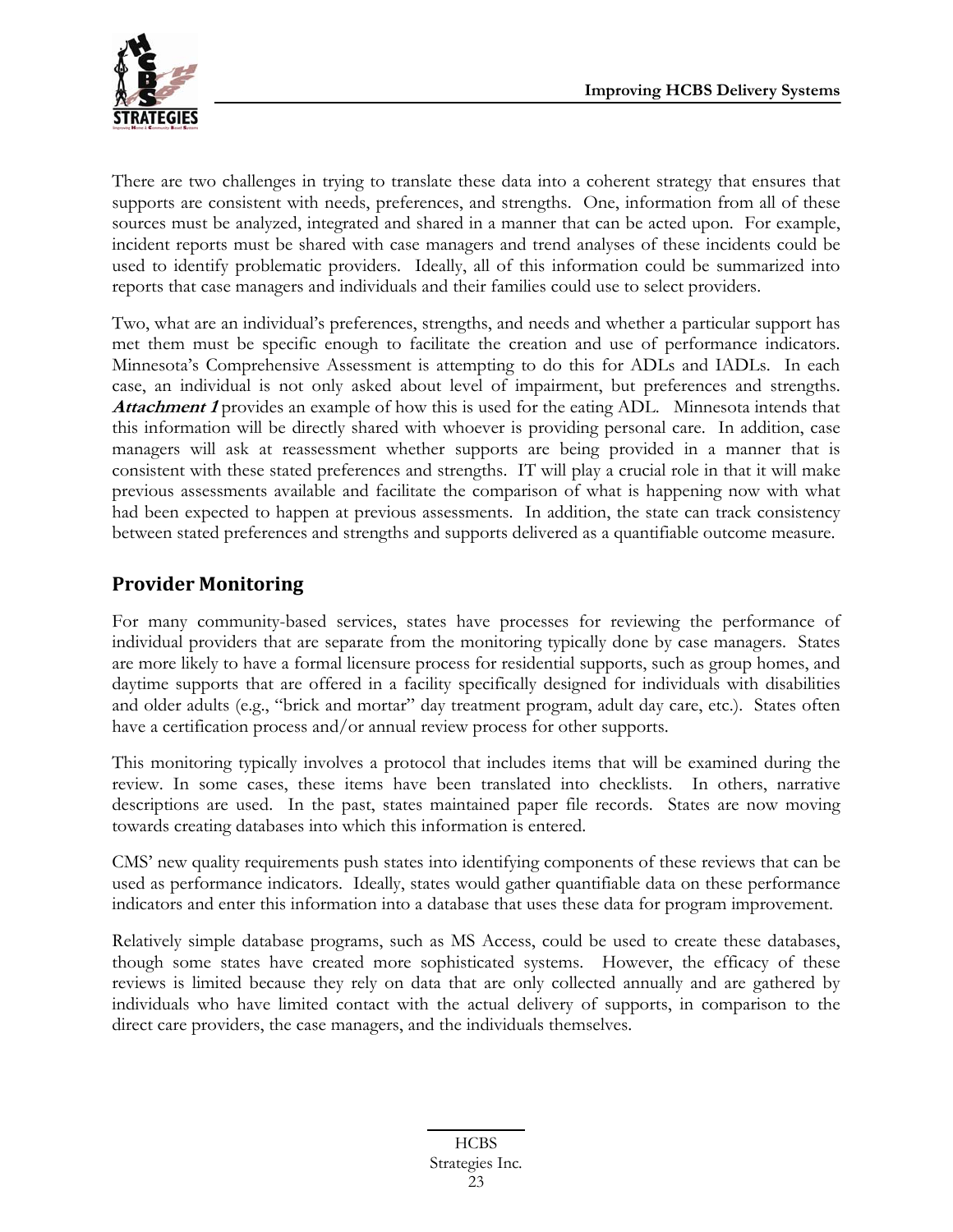<span id="page-24-0"></span>

Combining the information gathered during the provider reviews with the data sources described in the Service Monitoring section provides a much more robust picture of provider performance. An added benefit of trying to coordinate these two review processes is that it is likely to identify where these two efforts are working at cross purposes. States are learning that empowering individuals and allowing them to live in the most integrated setting must be balanced against perceived risks to health and safety. Provider monitoring, especially licensure reviews, tend to focus solely on health and safety. If these reviews are necessary for a provider to continue to participate in the Medicaid program, the balance may be thrown off in favor of excessive attention to only health and safety. Trying to integrate the two processes could result in changes to the provider review process that alleviates this bias.

This is a good example of where IT must be accompanied by reforms to business processes. Establishing an automated process that identifies every issue and requires follow-up for a licensure process that solely focuses on health and safety and does not consider choice and integration could cause case managers and providers to restrict choice and integration. Only reforming the underlying business process to create an appropriate balance will improve the system.

#### **Remediation**

States must identify ways to use the information gathered from the service and provider monitoring efforts. States typically have a variety of methods to address problematic providers. The 2004 survey cited earlier identified the following approaches:

- Corrective action plans (96% of all programs responding to the survey),
- Preventing the provider from serving additional program participants (82%),
- Fines/financial penalties  $(42\%)$ ,
- Transferring program participants to other providers (92%), and
- Terminating the provider  $(79\%)$ .<sup>[10](#page-24-0)</sup>

In addition to these approaches, states may act upon problematic indicators by changing or increasing training and/or modifying program rules or reimbursement structures.

The changes to the monitoring processes described earlier could lead to better information to be addressed in the remediation process. By selecting person-centered indicators, remediation can be used to further the goal of building a consumer-oriented system.

IT systems can then be used to track the impact of remediation activities. For example, a report could be developed that will monitor the performance of providers who received a training intervention.

 $\overline{a}$ 10 Gary Smith and Beth Jackson, Ibid.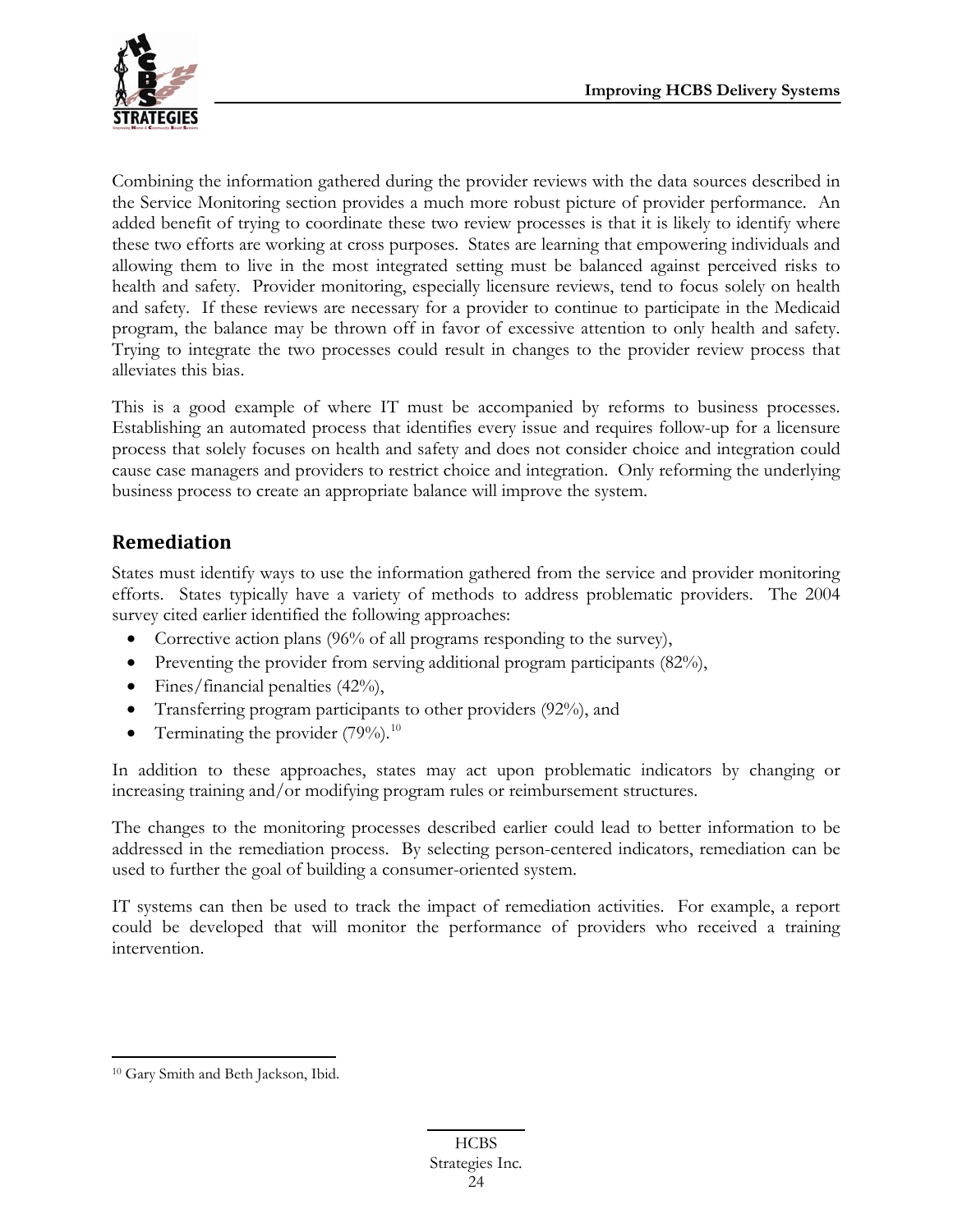<span id="page-25-0"></span>

#### *Key Systems Management Processes*

**Exhibit 5** provides an overview of key systems management processes. In this system, information on program performance gathered from all of the processes above is used to guide the development of policy, shape the budgeting process, inform legislation and inform the public.

We break policy development into two major categories:

**Rules.** States implement policy or create policy regarding the operation of services through the promulgation or issuance of standards, instructions, and guidance to the stakeholders in the system. These instructions are conveyed in a variety of ways, ranging from published regulations to policy manuals and letters sent to providers.

**Reimbursement.** How a state pays for supports also has a strong effect on how the system operates. This category includes rates and rate methodologies for individual services as well as other financial architecture, such as establishing a capped budget for an individual or a particular area.



HCBS Strategies Inc. 25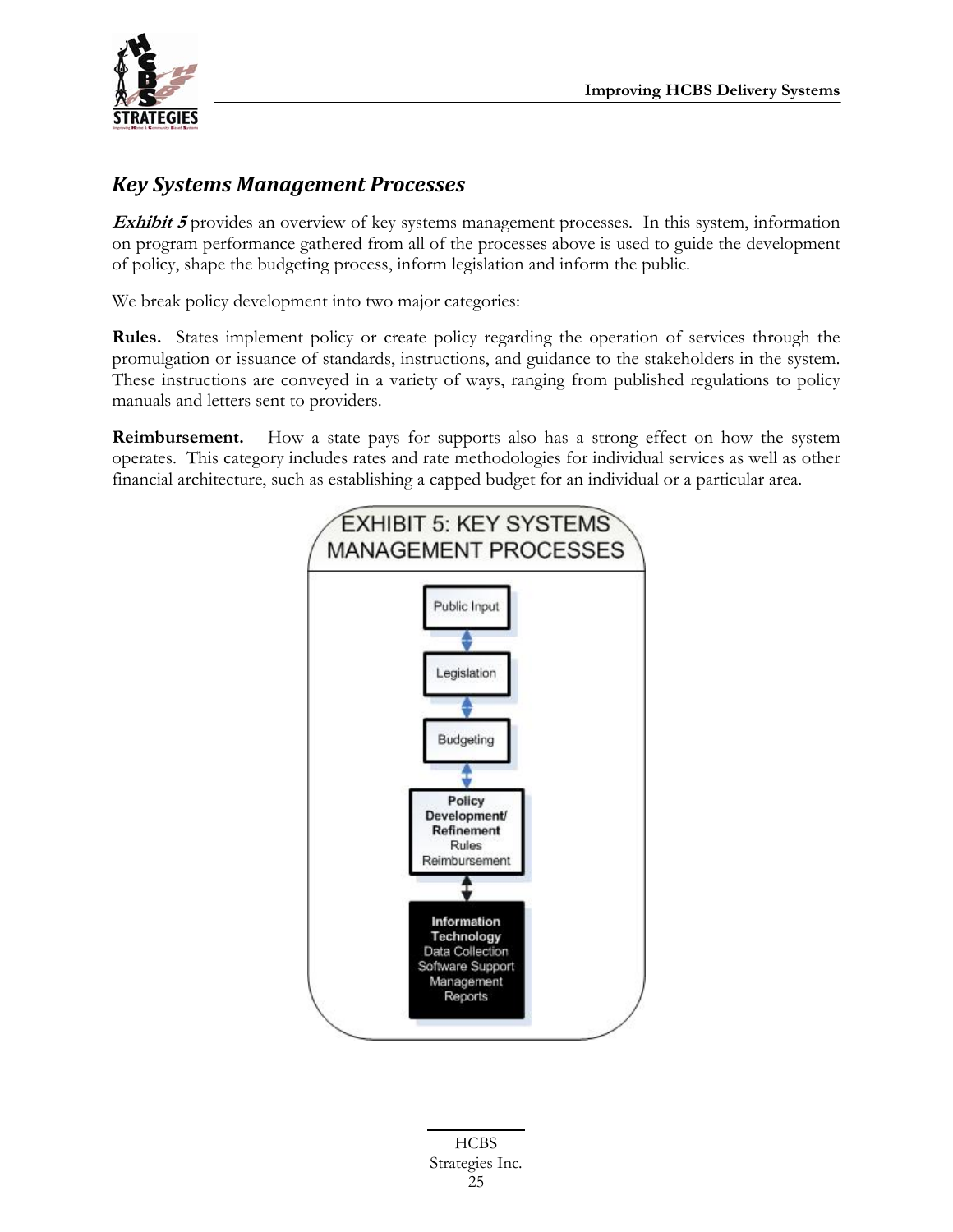<span id="page-26-0"></span>

All of the information gathered through the other business processes discussed in this paper could be used to inform the development of these policies. The challenge is to have useable data that can inform the process and summarize the data so that it will inform rather than overwhelm policy development.

CMS' quality framework that emphasizes the development and use of performance indicators provides a sound framework for achieving both of these objectives. States must select meaningful performance indicators, gather accurate and complete data on these indicators, summarize this information into readable reports and distribute this information.

Examples of how this process can be used include the following:

A state could select as an indicator the percentage of personal care hours identified in a support plan that was actually provided. A lower percentage in extremely rural areas could suggest a provider shortfall that may be attributable to the long travel distances not being adequately compensated. The State could then consider a reimbursement approach which adjusts for the additional costs of doing business in less populated areas or which provides other incentives for providers to offer services in harder to reach locations.

A state could select the degree to which individuals believe they control their supports as a key indicator. Examination of circumstances in which individuals score low on this indicator could reveal biases or problems in requirements for certain supports. For example, several individuals may wish to pool their income and buy a house together and move out of a group home. However, no provider may be willing to serve them because it could be perceived as violating licensing requirements. This could cause the State to change licensing requirements to either create variances in these circumstances or to clarify the definitions related to when licensing is required.

Similar processes could be used to inform the budgeting and legislative processes. In addition, states could make this information available to the public at large. This could result in the public input process becoming more of a two-way process in which stakeholders input is informed by key information about how a program is performing.

IT can be of great assistance to states in overseeing their programs. It could help States identify areas where action is needed sooner.

# **Conclusion: Key Principles for a Successful HCBS Information Technology (IT) effort**

The discussion above illustrated numerous ways in which states can and do use IT to improve the efficiency of their HCBS delivery systems and promote the goal of consumer-direction. In addition to the successful examples included in the earlier discussion, almost every state can provide an example of a failed IT effort. While the increasing complexity and scope of HCBS delivery systems has made IT support more necessary, the changing nature of these delivery systems also complicates the task of building an IT system. IT is intended to automate and support key underlying business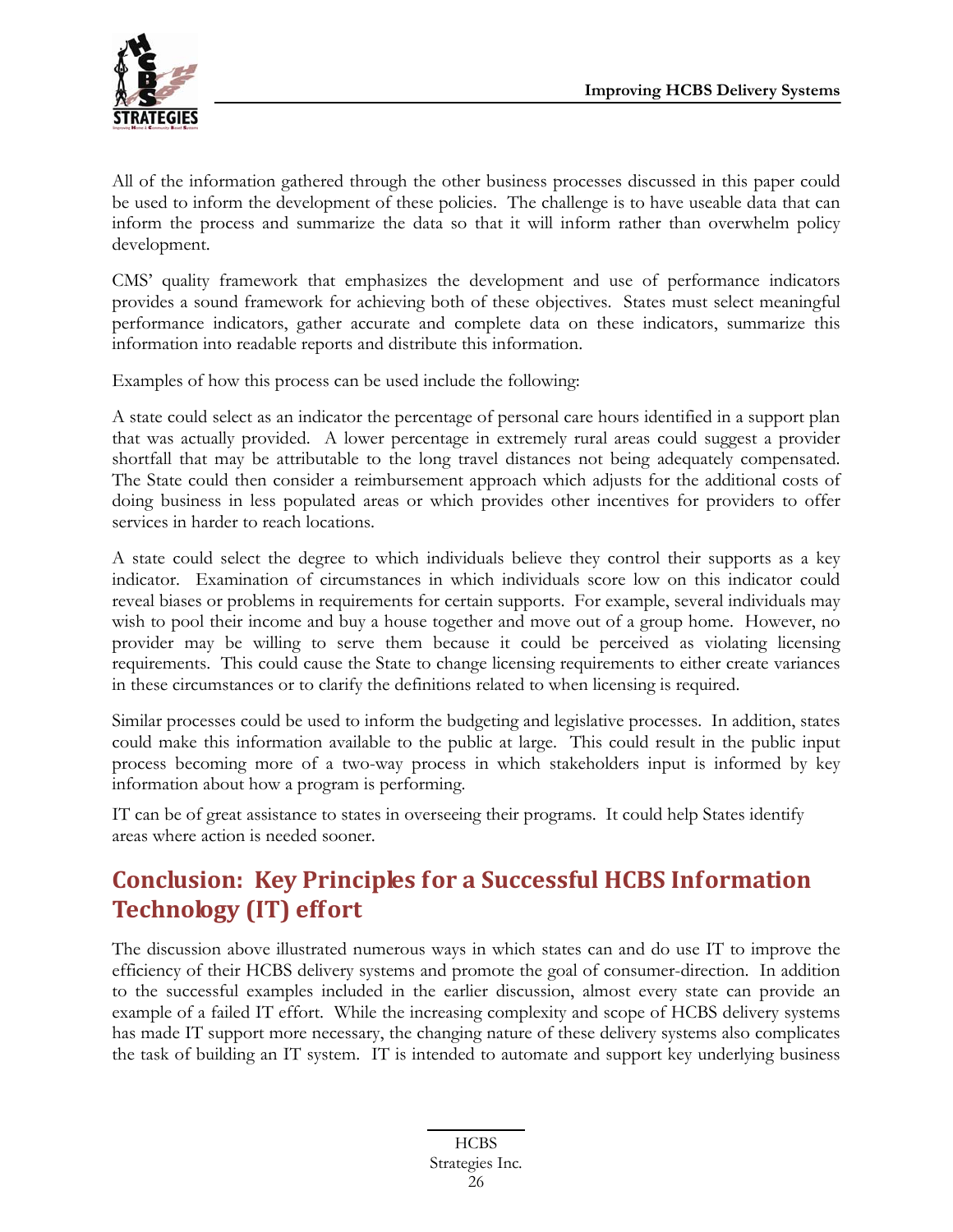<span id="page-27-0"></span>

 $\overline{a}$ 

processes, but IT systems will also reflect any ambiguity and inefficiency that exist in underlying business processes.

Another paper funded under the Aging and Disability Resource Center Technical Assistance Exchange (ADRC-TAE) discussed the challenges in building IT systems:

A not-so-well-kept secret in the computer industry is that many software projects fail, and there are a fair number of spectacular, budget-busting failures that have ruined careers and organizations. Software projects are different than most other projects in which things are built, because they sometimes produce absolutely nothing of value to their sponsors, even after absorbing a lot of money and time. For this reason it's reasonable to be wary about the claims of vendors and technology boosters. Even with the amazing things we see computers doing today, there are always examples of colossal and embarrassing failures.

There is an entire field of specialty in keeping a software project on time and on budget, and it's important for organization managers to know something about this field, in order to hold a vendor accountable or to find a vendor with reasonable and expert terms of service. A good track record of past performance is often the best measure of likely success. Success in the same domain of service is also a good sign. A vendor that emphasizes the importance of planning and understanding a task to be computerized is likely to be more successful than a vendor who emphasizes the technology. How many personnel are dedicated to a project is often a good indicator too, because, contrary to popular belief, good software is usually the product of a very small team of competent people. Researchers have demonstrated that the more people involved in a software project the more likely it is to fail or to extend far past its deadline.

The most important element in whether or not a software project succeeds is whether or not the client has a good understanding of what they want to do, and can communicate this effectively to system developers. Getting the functional model of a software project right is often 80% of the work. Using flow-charts and business process modeling techniques can help clarify this portion of the task.*[11](#page-27-0)*

A client seeking to build an IT system can improve the likelihood that they can clearly communicate their needs to developers if the following is kept in mind when designing the system:

First identify the outcomes. The starting point of any effort to develop an IT system should be to clearly delineate the expected outcomes (e.g., consumer control, community integration, etc.) of the program and determine how each of the business processes supports these outcomes. Any business process that is crucial to the delivery of services will impact these outcomes.

**Identify and involve stakeholders**. The effort to build a better system should include the identification of all stakeholders (e.g., state officials, case managers, individuals, family members, etc.) who could impact the system and a determination of who they will interact with in each of the

<sup>11</sup> Gary Chapman and Carrie Blakeway (April 2007). Moving Forward: Opportunities for Information Technology Advances in the Aging Network. Available at: [http://adrctae.org/tiki-index.php?page=p\\_DevelopTools](http://adrctae.org/tiki-index.php?page=p_DevelopTools).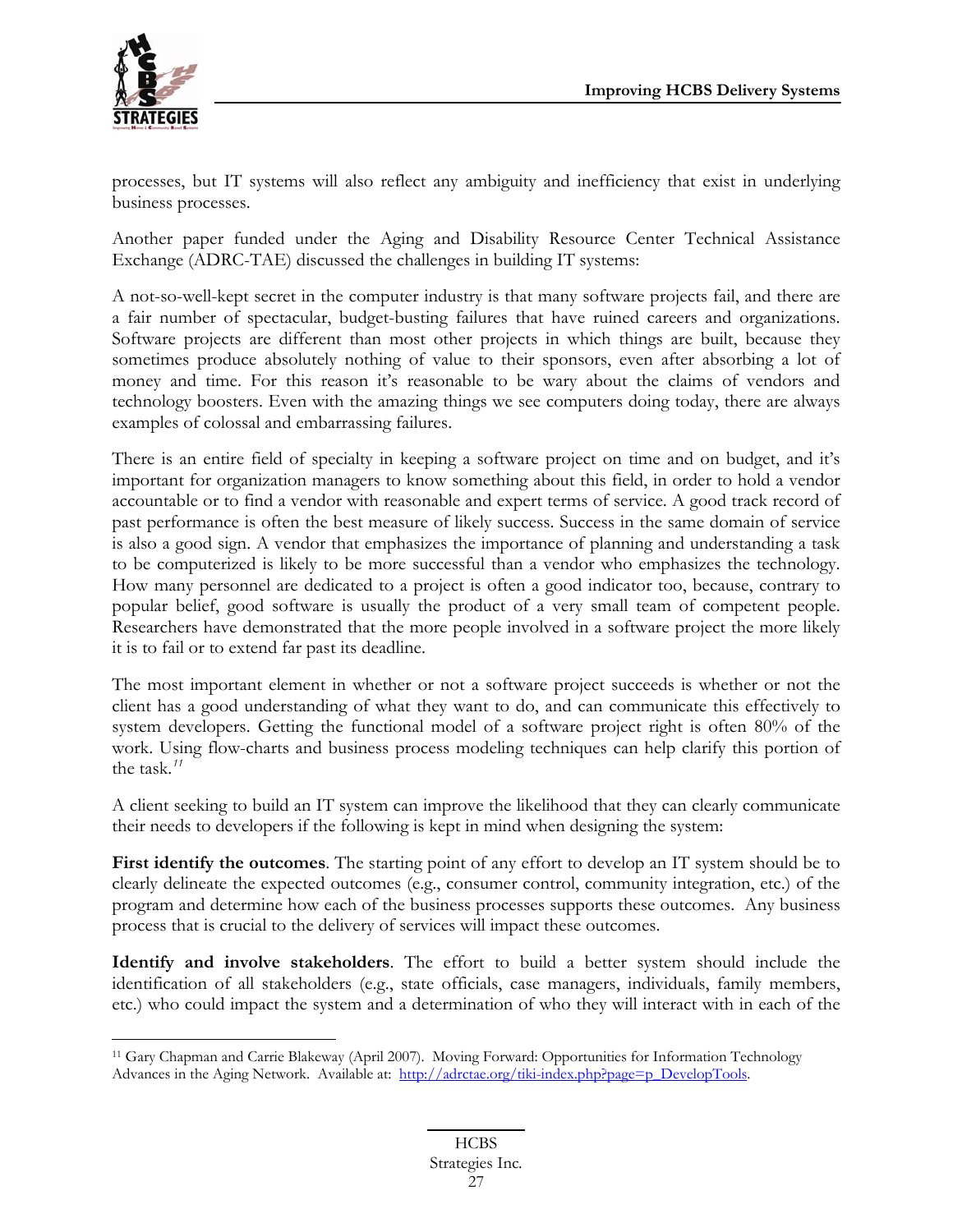

business processes and accompanying IT support. Each of these stakeholders potentially can play an important role in determining the cost and quality of services. IT can support the ability of all of these players in improving the system if it is designed to do so.

**Allow people who know your system enough time to guide the automation**. Automating business processes requires close collaboration between people who know IT and people who know what is supposed to be automated. This typically requires a substantial commitment by state staff and a select group of outside stakeholders. Because of the complexity of building these systems, it may be preferable to establish a small group of state staff and stakeholders who can devote the time to delve into the details of the developing IT system.

**Clarify the business processes to be automated**. The development of an IT system should not be separated from the careful examination and development of the underlying business processes described above. The IT system is designed to support key business processes. If the business process is faulty or poorly defined, the IT system will reflect and possibly compound those failings. The best IT system in the world cannot correct a fundamentally flawed business process. Using flowcharts that clearly delineate these processes is essential to this process.

**Paper-based business processes should change with automation**. Even if sound paper-based processes exist, the processes should be reexamined and changed to reflect the new possibilities allowed by an IT system. The most common mistake is to use an IT system simply to make the creation, processing, and recording of forms easier. In almost all cases, an electronic record can be created that will greatly reduce administrative burden.

**Consider starting off with simple IT solutions**. Very often states are not sure what they want in an IT system until they build one and it becomes apparent what they do not like about the system and what it is missing. Often, relatively simple database programs can provide many, if not most of the capabilities that are being sought. These programs can be used as starters to identify and better understand what the more complex automated system should include. However, even small investments in IT should be made while keeping an eye toward longer-term needs and goals. Any new database should be built using accepted open data standards, such as XML, to facilitate interoperability and data sharing within and between partnering agencies and networks. Siloed IT systems can pose as much of a barrier to building consumer-centered systems as siloed funding streams.

**Build in the ability for the system to evolve over time**. The rapid evolution of HCBS shows that even the best IT system will soon fall out of date. States should anticipate that these systems will change and incorporate mechanisms to allow the IT systems to keep up with the evolution. Efforts such as Wikipedia (Wikipedia.org) provide a framework for how this might be accomplished. Wikipedia is an online encyclopedia in which the content is provided by users who are interested in a particular subject. In the case of an IT system, the individuals who use the system are in the best position to provide guidance regarding how it can be improved. For example, Minnesota's plan for automating their IT system incorporated feedback buttons in which everyone conducting an